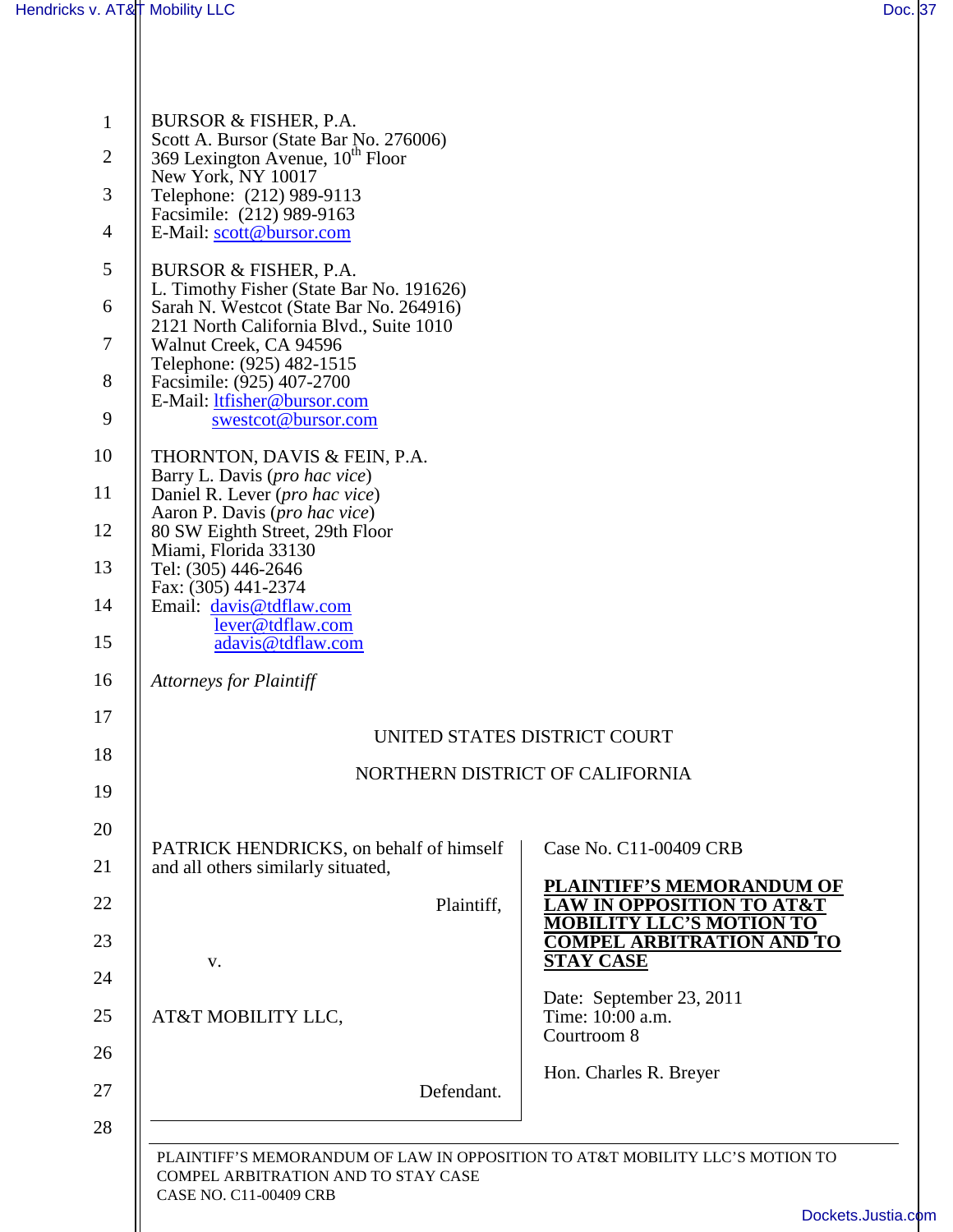| I.   |                                                                                                                                                           | Page No. |
|------|-----------------------------------------------------------------------------------------------------------------------------------------------------------|----------|
|      |                                                                                                                                                           |          |
| II.  | AT&T'S ARBITRATION AGREEMENT IS UNENFORCEABLE<br>BECAUSE IT WOULD IMPOSE EXCESSIVE COSTS THAT WOULD<br>PREVENT MR. HENDRICKS FROM EFFECTIVELY VINDICATING |          |
|      |                                                                                                                                                           |          |
|      | A.                                                                                                                                                        |          |
|      | 1.                                                                                                                                                        |          |
|      | 2.                                                                                                                                                        |          |
|      | AT&T's Arbitration Agreement Violates The Armendariz Rule By<br><b>B.</b><br>Requiring Hendricks To Bear Arbitral Expenses He Would Not Bear              |          |
|      | $\mathcal{C}$ .<br>AT&T's Arbitration Agreement Violates The Green Tree Rule By<br>Making It "Prohibitively Expensive" For Hendricks To Arbitrate His     |          |
|      | Concepcion Does Not Affect The Analysis Under Green Tree and<br>D.                                                                                        |          |
| III. | AT&T'S ARBITRATION AGREEMENT IS UNENFORCEABLE                                                                                                             |          |
|      | A.                                                                                                                                                        |          |
|      | <b>B.</b>                                                                                                                                                 |          |
|      | The Unenforceable Arbitration Provisions Are Not Severable 14<br>$\mathbf{C}$ .                                                                           |          |
| IV.  | AT&T IS BARRED FROM ENFORCING THE ARBITRATION<br>AGREEMENT BASED ON THE DOCTRINE OF UNCLEAN HANDS 14                                                      |          |
|      | A.                                                                                                                                                        |          |
|      | AT&T Has Committed Repeated Deceptive And Inequitable Conduct<br><b>B.</b>                                                                                |          |
| V.   | MR. HENDRICKS' CLAIMS FOR INJUNCTIVE RELIEF UNDER THE                                                                                                     |          |
| VI.  |                                                                                                                                                           |          |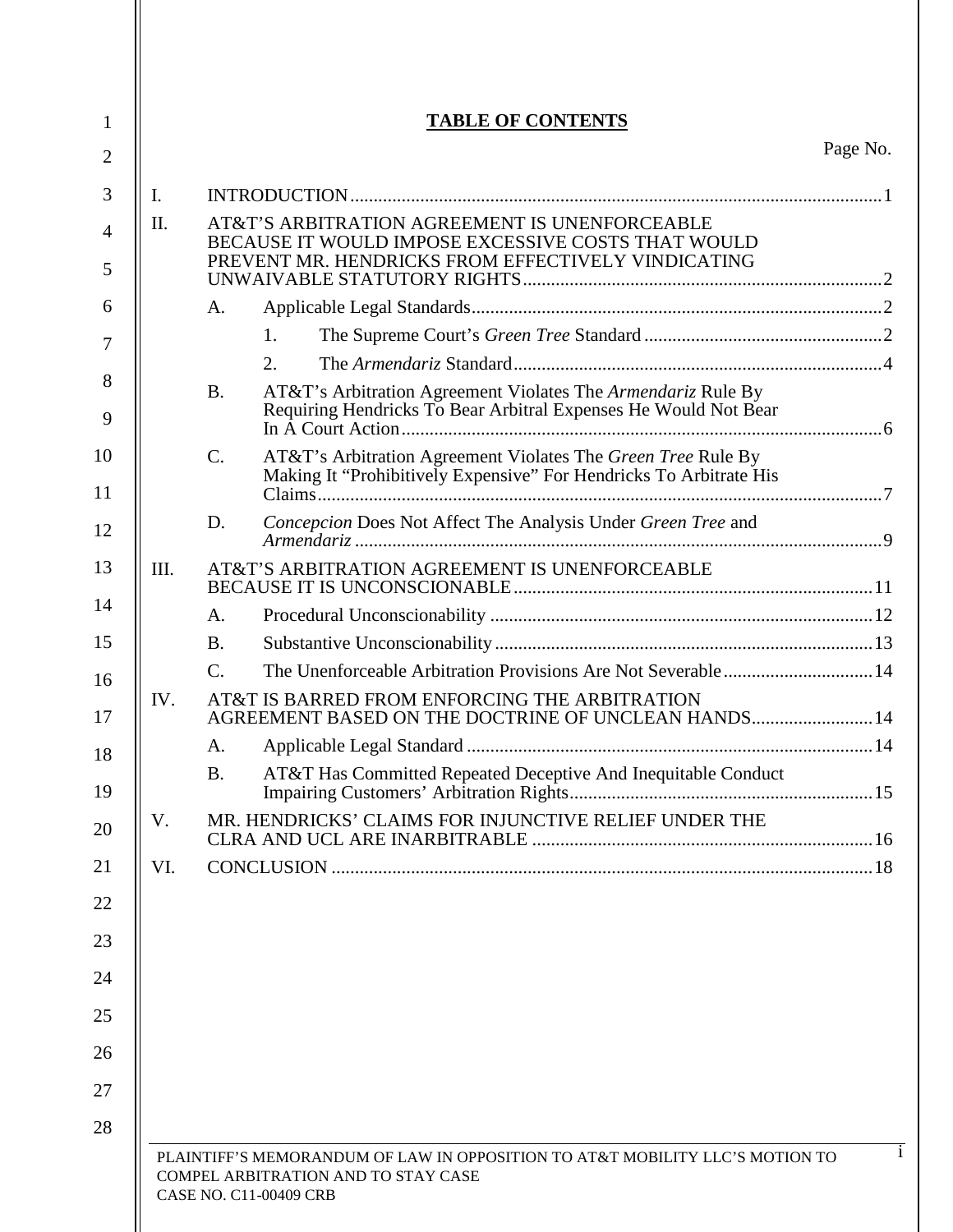| <b>CASES</b><br>Page(s)                                   |
|-----------------------------------------------------------|
| ACORN v. Household International, Inc.,                   |
| American Modern Home Ins. Co. v. Gallagher,               |
| Armendariz v. Foundation Health Psychcare Services, Inc., |
| Arnold v. Goldstar,                                       |
| Assadd v. American National Ins. Co.,                     |
| AT&T Mobility LLC v. Concepcion,                          |
| AT&T Mobility II, LLC v. Pestano,                         |
| Blain v. Doctor's Company,                                |
| Broughton v. Cigna Healthplans of California,             |
| Brown v. Ralphs Grocery Co.,<br>.18                       |
| Caban v. J.P. Morgan Chase & Co.,                         |
| Circuit City Stores v. Adams,                             |
| Cruz v. PacifiCare Health Sys., Inc.,                     |
| D.C. v. Harvard-Westlake School,                          |
| Dale v. Comcast Corporation,                              |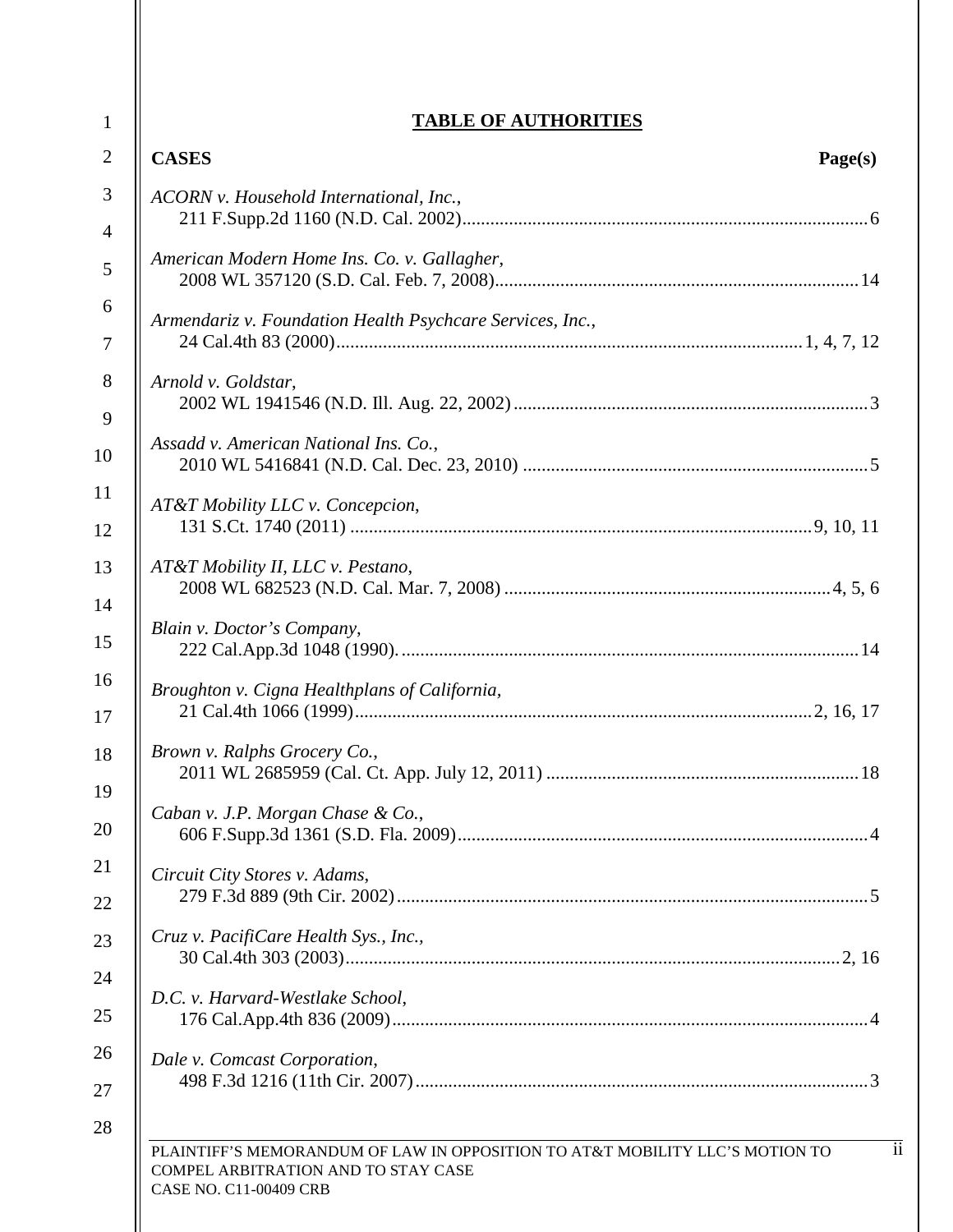| Discover Bank v. Superior Court,<br>Dunham v. Environmental Chemical Corp.,<br>Ellenburg v. Brockway, Inc.,<br>Flores v. Transamerica HomeFirst, Inc.,<br>Gelow v. Central Pacific Mortgage Corp.,<br>Gilmer v. Interstate/Johnson Lane Corp.,<br>Green Tree Fin. Corp. v. Randolph,<br>Hines v. Davidowitz,<br>Horton v. California Credit Corp.,<br>In re American Express Merchants' Litig.,<br>In re Checking Account Overdraft Litigation,<br>In re Universal Service Fund Tel. Billing Practices Litig., |     |
|----------------------------------------------------------------------------------------------------------------------------------------------------------------------------------------------------------------------------------------------------------------------------------------------------------------------------------------------------------------------------------------------------------------------------------------------------------------------------------------------------------------|-----|
|                                                                                                                                                                                                                                                                                                                                                                                                                                                                                                                |     |
|                                                                                                                                                                                                                                                                                                                                                                                                                                                                                                                |     |
|                                                                                                                                                                                                                                                                                                                                                                                                                                                                                                                |     |
|                                                                                                                                                                                                                                                                                                                                                                                                                                                                                                                |     |
|                                                                                                                                                                                                                                                                                                                                                                                                                                                                                                                |     |
|                                                                                                                                                                                                                                                                                                                                                                                                                                                                                                                |     |
|                                                                                                                                                                                                                                                                                                                                                                                                                                                                                                                |     |
|                                                                                                                                                                                                                                                                                                                                                                                                                                                                                                                |     |
|                                                                                                                                                                                                                                                                                                                                                                                                                                                                                                                |     |
|                                                                                                                                                                                                                                                                                                                                                                                                                                                                                                                |     |
|                                                                                                                                                                                                                                                                                                                                                                                                                                                                                                                |     |
|                                                                                                                                                                                                                                                                                                                                                                                                                                                                                                                |     |
|                                                                                                                                                                                                                                                                                                                                                                                                                                                                                                                |     |
|                                                                                                                                                                                                                                                                                                                                                                                                                                                                                                                |     |
|                                                                                                                                                                                                                                                                                                                                                                                                                                                                                                                |     |
|                                                                                                                                                                                                                                                                                                                                                                                                                                                                                                                |     |
|                                                                                                                                                                                                                                                                                                                                                                                                                                                                                                                |     |
|                                                                                                                                                                                                                                                                                                                                                                                                                                                                                                                |     |
| Ingle v. Circuit City Stores,                                                                                                                                                                                                                                                                                                                                                                                                                                                                                  |     |
| Jackson v. S.A.W. Entertainment Ltd.,                                                                                                                                                                                                                                                                                                                                                                                                                                                                          |     |
|                                                                                                                                                                                                                                                                                                                                                                                                                                                                                                                |     |
| Jacobs v. Universal Development Corp.,                                                                                                                                                                                                                                                                                                                                                                                                                                                                         |     |
| Kristian v. Comcast Corp.,                                                                                                                                                                                                                                                                                                                                                                                                                                                                                     |     |
| PLAINTIFF'S MEMORANDUM OF LAW IN OPPOSITION TO AT&T MOBILITY LLC'S MOTION TO<br>COMPEL ARBITRATION AND TO STAY CASE<br>CASE NO. C11-00409 CRB                                                                                                                                                                                                                                                                                                                                                                  | iii |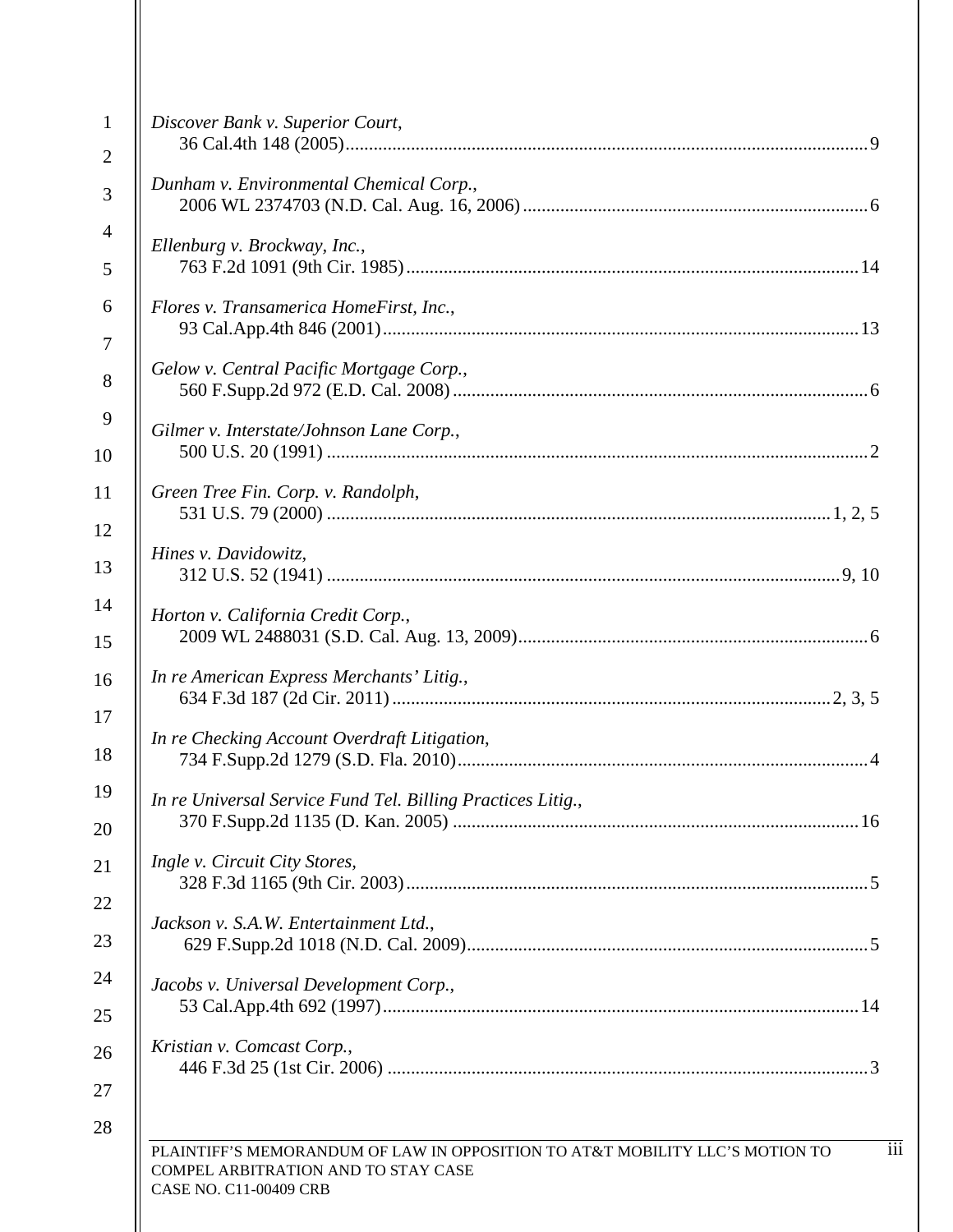| Mendez v. Palm Harbor Homes, Inc.,                                                                                                            |
|-----------------------------------------------------------------------------------------------------------------------------------------------|
| Mercuro v. Superior Court,                                                                                                                    |
| Mission Viejo Emergency Medical Associates v. Beta Healthcare Group,                                                                          |
| Mitsubishi Motors Corp. v. Soler Chrysler-Plymouth, Inc.,                                                                                     |
| Morris v. Redwood Empire Bancorp,                                                                                                             |
| Parada v. Superior Court,                                                                                                                     |
| Patterson v. ITT Consumer Financial Corp.,                                                                                                    |
| Popovich v. McDonald's Corp.,                                                                                                                 |
| Shankle v. B-G Maint., Inc.,                                                                                                                  |
| Shearson/American Express, Inc. v. McMahon,                                                                                                   |
| Shloss v. Sweeney,                                                                                                                            |
| Sutherland v. Ernst & Young LLP,                                                                                                              |
| Ting v. AT&T,                                                                                                                                 |
| Trujillo v. Apple Computer, Inc.,                                                                                                             |
| Unilogic, Inc. v. Burroughs Corp.,                                                                                                            |
| Wells Fargo & Co. v. Stagecoach Properties, Inc.,                                                                                             |
| PLAINTIFF'S MEMORANDUM OF LAW IN OPPOSITION TO AT&T MOBILITY LLC'S MOTION TO<br>COMPEL ARBITRATION AND TO STAY CASE<br>CASE NO. C11-00409 CRB |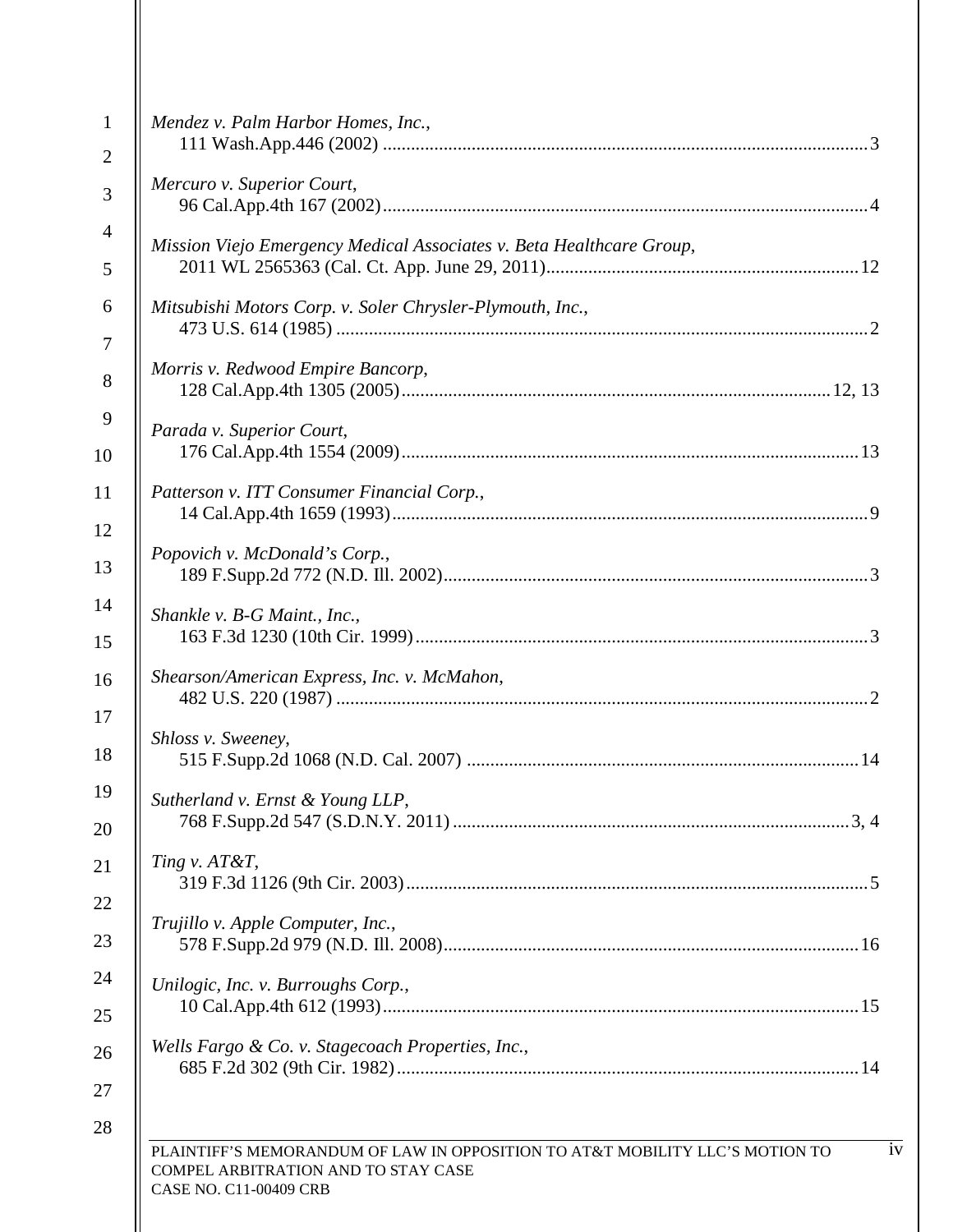| $\overline{2}$ |  |
|----------------|--|
| $\mathfrak{Z}$ |  |
| $\overline{4}$ |  |
| 5              |  |
|                |  |
|                |  |
|                |  |
|                |  |
|                |  |
|                |  |
|                |  |
|                |  |
|                |  |
|                |  |
|                |  |
|                |  |
|                |  |
|                |  |
|                |  |
|                |  |
|                |  |
|                |  |
|                |  |
|                |  |
|                |  |
|                |  |
|                |  |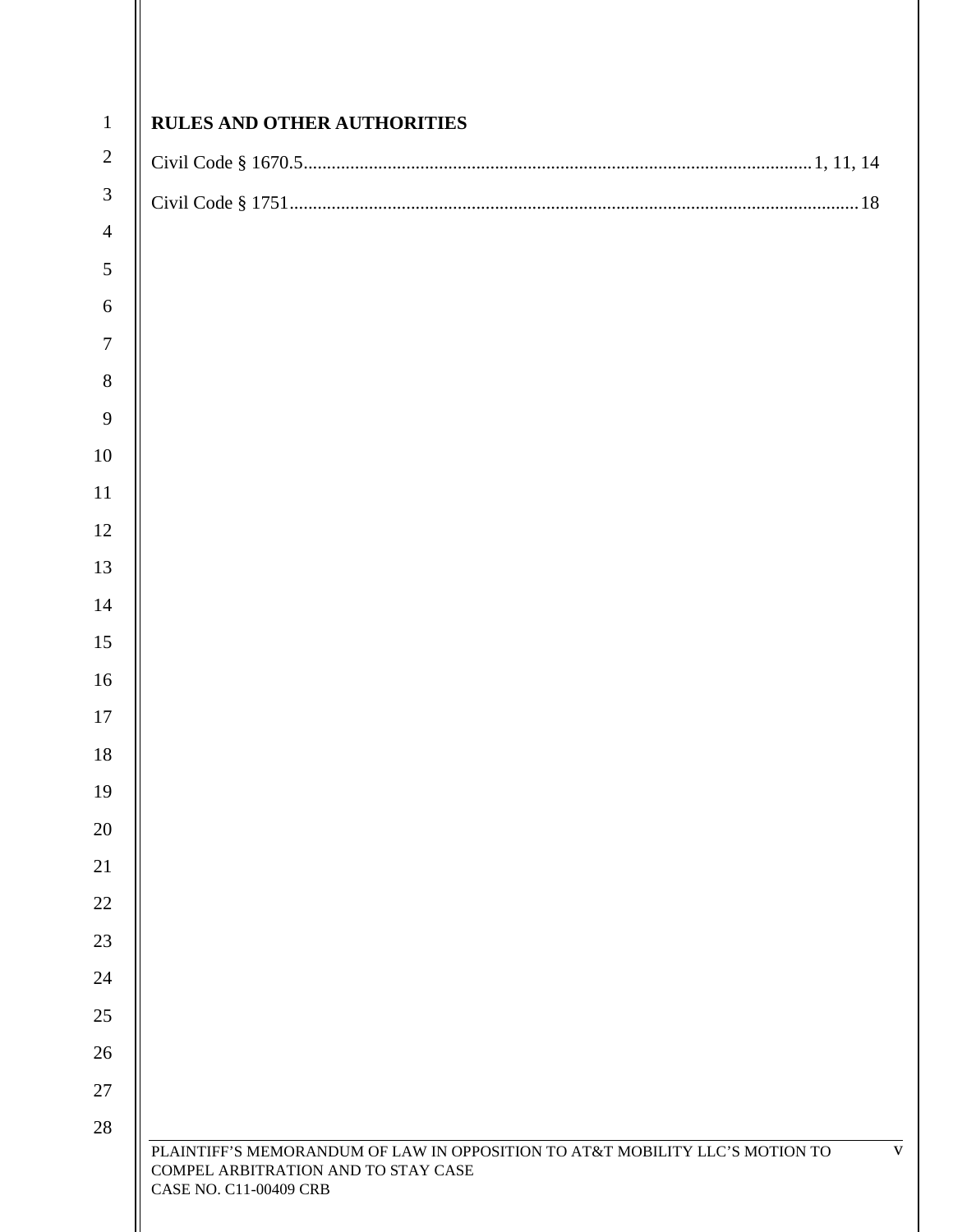2

3

4

5

6

7

8

9

10

11

12

13

14

15

16

17

18

19

20

21

22

23

24

25

26

27

28

1

### <span id="page-6-0"></span>**I. INTRODUCTION**

Within the past month, 26 customers initiated arbitrations against AT&T. The American Arbitration Association (AAA) demanded that each of those customers pay a filing fee of \$3,350. In each case, AT&T refused to pay or to reimburse the filing fee. This is reality. *See* Bursor Decl. ¶¶ 18-23. The "cost-free" arbitration described in AT&T's motion is pure fantasy.

Within the past month, AT&T's Associate General Counsel, Neal S. Berinhout, has written four letters to AAA administrative personnel repeatedly urging them to refuse to administer arbitration demands filed by AT&T customers. This is reality. *See* Bursor Decl. Exhs. 1, 5, 8 and 9. The "consumer-friendly" arbitration process described in AT&T's motion is a fairy tale.

Plaintiff Patrick Hendricks alleges that AT&T's bills systematically overstate data usage, which caused him to incur a \$15 charge for excess data usage on his November 2010 bill. *See* 1st Am. Complaint  $\P$  10-12 (Docket No. 34). He seeks to recover that \$15, and an injunction requiring AT&T to "cease the improper billing of data usage." *See id.* ¶¶ 46(b), 53(b), 58(b) and 70. To file an individual arbitration, Mr. Hendricks would be forced to pay a \$3,350 filing fee which AT&T contends it need not reimburse. *See* Bursor Decl. ¶¶ 18-23. It would cost Mr. Hendricks approximately \$290,504.11, exclusive of attorneys' fees, to pursue these claims in an individual arbitration, *id.* ¶ 16, plus an additional \$1.1 million in attorneys' fees, *id.* ¶¶ 17, 52-54.

The evidence submitted herewith demonstrates that Mr. Hendricks would face excessive costs that would prevent him from effectively vindicating his claims in an individual arbitration. Those costs render the arbitration agreement unenforceable under *Green Tree Fin. Corp. v. Randolph*, 531 U.S. 79, 90 (2000), *Armendariz v. Foundation Health Psychcare Services, Inc.*, 24 Cal.4th 83, 110-11 (2000), and under general state law unconscionability principles codified at California's Civil Code § 1670.5.

AT&T is also barred from enforcing the arbitration agreement by the doctrine of unclean hands, due to AT&T's repeated deceptive and inequitable conduct impairing customers' arbitration rights, including misrepresenting arbitral fees, repeatedly refusing to pay arbitral fees, and repeatedly attempting to intimidate AAA and corrupt the arbitration process by encouraging AAA to refuse to administer customers' arbitration demands. *See* Bursor Decl. ¶¶ 18, 28-36.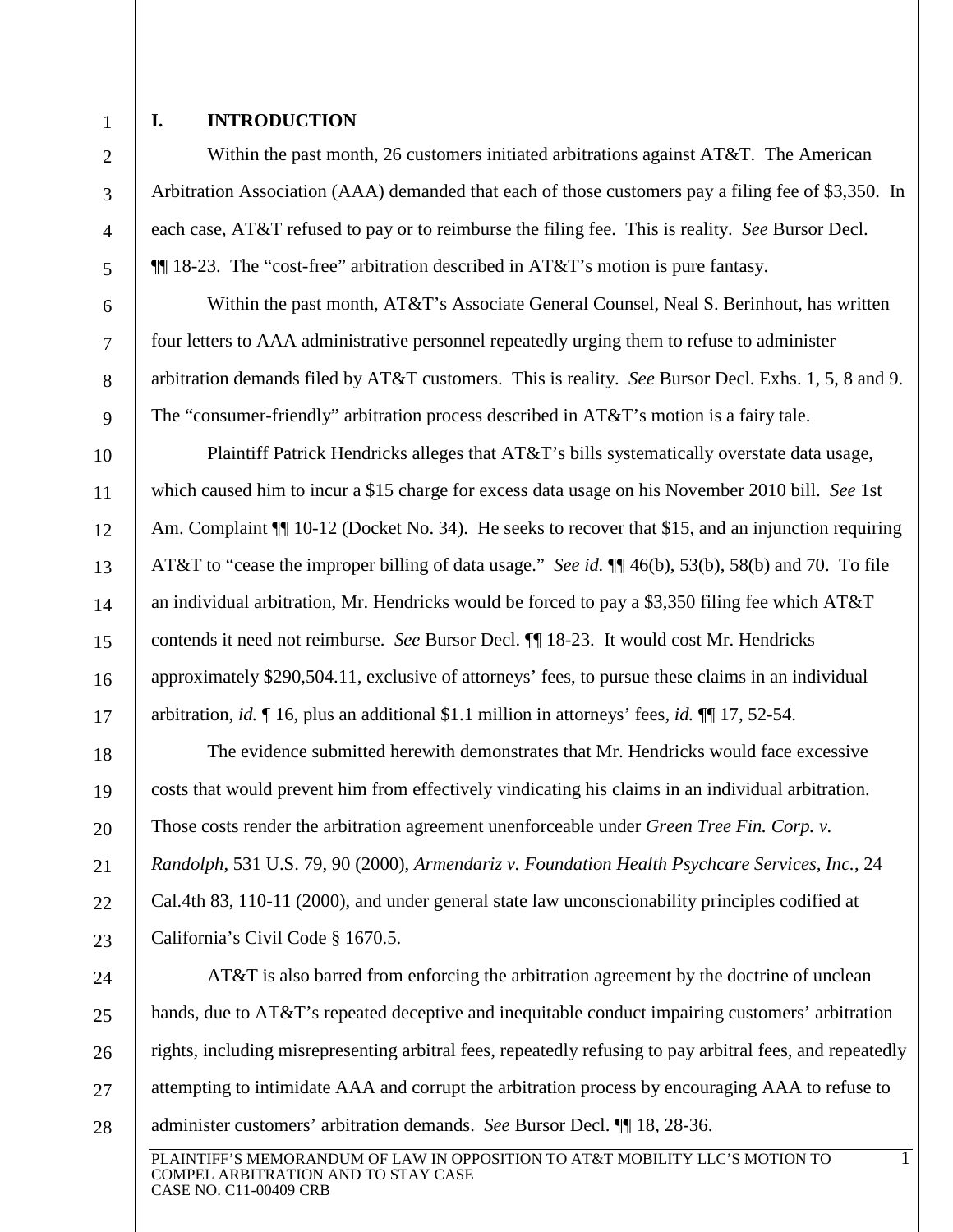Lastly, Mr. Hendricks' claims for injunctive relief under the CLRA and UCL are inarbitrable. *See Broughton v. Cigna Healthplans of California,* 21 Cal.4th 1066, 1079–80 (1999) (holding claims for injunctive relief brought under the CLRA are not subject to arbitration), and *Cruz v. PacifiCare Health Sys., Inc.,* 30 Cal.4th 303, 316 (2003) (holding claims for injunctive relief brought under the UCL are not subject to arbitration).

### <span id="page-7-0"></span>**II. AT&T'S ARBITRATION AGREEMENT IS UNENFORCEABLE BECAUSE IT WOULD IMPOSE EXCESSIVE COSTS THAT WOULD PREVENT MR. HENDRICKS FROM EFFECTIVELY VINDICATING UNWAIVABLE STATUTORY RIGHTS**

# **A. Applicable Legal Standards**

1

2

3

4

5

6

7

<span id="page-7-1"></span>8

<span id="page-7-2"></span>9

10

11

12

13

14

15

16

17

18

19

20

21

22

23

24

25

26

27

28

# **1. The Supreme Court's** *Green Tree* **Standard**

An agreement requiring mandatory arbitration of state or federal statutory claims is enforceable only "so long as the prospective litigant effectively may vindicate [his or her] statutory cause of action in the arbitral forum." *Green Tree Fin. Corp. v. Randolph*, 531 U.S. 79, 90 (2000). *See also Gilmer v. Interstate/Johnson Lane Corp.*, 500 U.S. 20, 28 (1991) (same); *Mitsubishi Motors Corp. v. Soler Chrysler-Plymouth, Inc.*, 473 U.S. 614, 637 (1985) (same); *Shearson/American Express, Inc. v. McMahon*, 482 U.S. 220, 238 (1987) (permitting arbitration of Exchange Act claims based on a finding that arbitration would be "adequate to vindicate Exchange Act rights").

*Green Tree* recognized that "large arbitration costs could preclude a litigant … from effectively vindicating her federal statutory rights in the arbitral forum." 531 U.S. at 90. Under *Green Tree*, where "a party seeks to invalidate an arbitration agreement on the ground that arbitration would be prohibitively expensive, that party bears the burden of showing the likelihood of incurring such costs." *Id.* at 92.

The Second Circuit recently applied *Green Tree* in *In re American Express Merchants' Litig.*, 634 F.3d 187 (2d Cir. 2011) ("*Amex II*"). In that case, a putative class of merchants asserted antitrust claims against American Express, which then moved to compel arbitration under an agreement that prohibited class actions. The merchants opposed the motion on the ground that individual arbitration would be cost-prohibitive, and submitted an affidavit from an economist, Gary L. French, Ph.D., stating that it would be economically irrational for a merchant to pursue individual arbitration since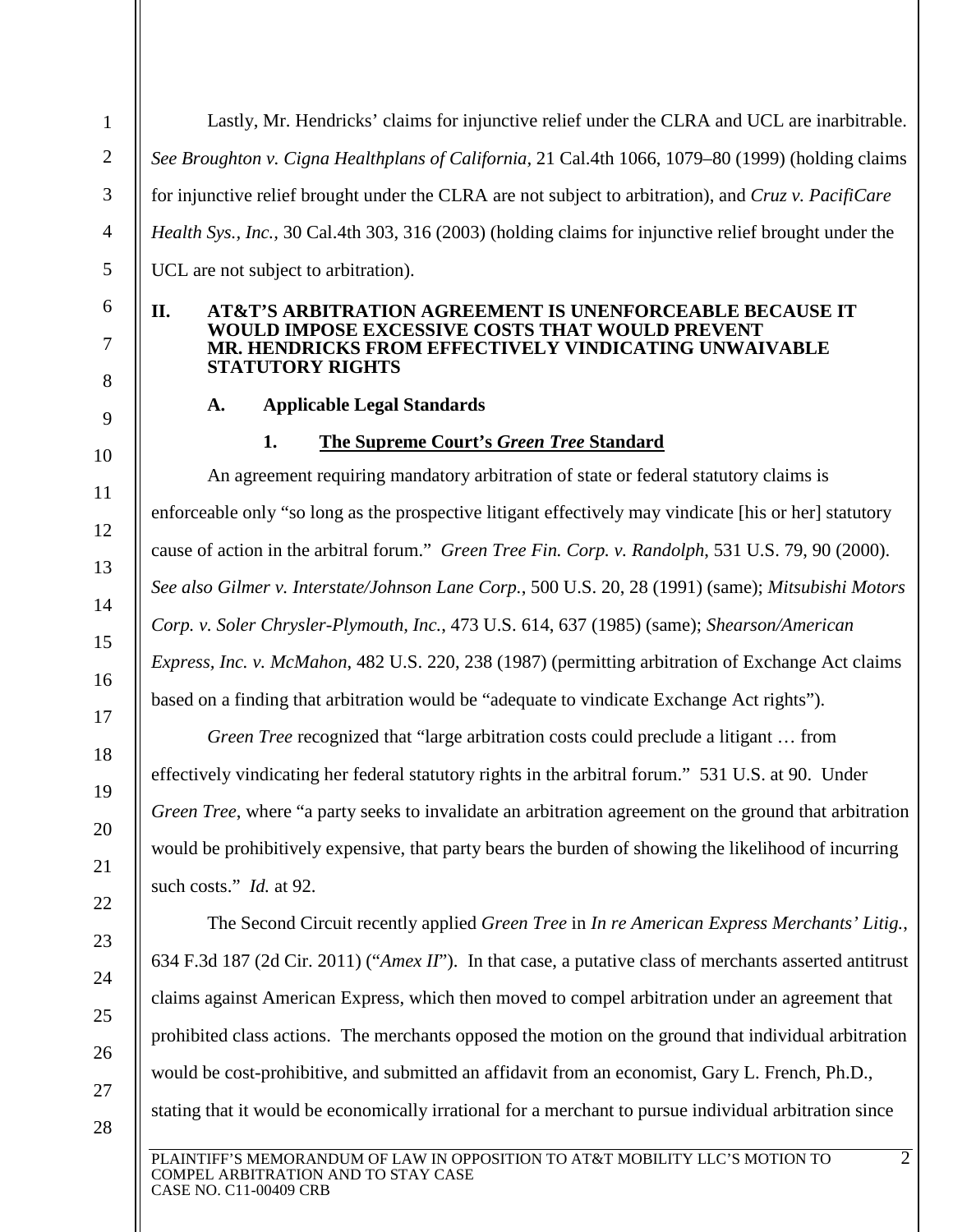| $\mathbf{1}$   | "the likely costs and complexity of an expert economic study concerning liability and damages"                                                                  |  |  |  |
|----------------|-----------------------------------------------------------------------------------------------------------------------------------------------------------------|--|--|--|
| $\overline{2}$ | would likely exceed any individual merchant's recovery. Id. at 198. Based on Dr. French's                                                                       |  |  |  |
| 3              | testimony, the Second Circuit held "the cost of plaintiffs' individually arbitrating their dispute with                                                         |  |  |  |
| $\overline{4}$ | Amex would be prohibitive, effectively depriving plaintiffs of the statutory protections of the                                                                 |  |  |  |
| 5              | antitrust laws." <i>Id.</i> at 197. The Second Circuit also made clear that its decision was not based on the                                                   |  |  |  |
| 6              | application of any blanket rule against class action waivers:                                                                                                   |  |  |  |
| $\overline{7}$ | In this case, the record demonstrates that the size of any potential                                                                                            |  |  |  |
| 8              | recovery by an individual plaintiff will be too small to justify the<br>expense of bringing an individual action. Moreover, we do not                           |  |  |  |
| 9              | conclude here that class action waivers in arbitration agreements are<br>per se unenforceable. We also do not hold that they are per se                         |  |  |  |
| 10             | unenforceable in the context of antitrust actions. Rather, we hold that<br>each case which presents a question of the enforceability of a class                 |  |  |  |
| 11             | action waiver in an arbitration agreement must be considered on its<br>own merits.                                                                              |  |  |  |
| 12             | <i>Id.</i> at 199.                                                                                                                                              |  |  |  |
| 13             | Other courts have similarly applied <i>Green Tree</i> to invalidate arbitration agreements that                                                                 |  |  |  |
| 14             | would impose excessive costs. See, e.g., Dale v. Comcast Corporation, 498 F.3d 1216, 1224 (11th                                                                 |  |  |  |
| 15             | Cir. 2007) (applying <i>Green Tree</i> to invalidate arbitration agreement where "the cost to an individual                                                     |  |  |  |
| 16             | plaintiff of vindicating the claim when compared to the plaintiff's potential recovery" was too great);                                                         |  |  |  |
| 17             | Kristian v. Comcast Corp., 446 F.3d 25, 52 (1st Cir. 2006) (applying Green Tree to invalidate                                                                   |  |  |  |
| 18             | arbitration agreement because plaintiff would be required to bear "all of his or her own costs,                                                                 |  |  |  |
| 19             | including the costs of experts and attorneys"); Shankle v. B-G Maint., Inc., 163 F.3d 1230, 1235                                                                |  |  |  |
| 20             | (10th Cir. 1999) (holding unenforceable an arbitral fee-splitting provision that would cost an                                                                  |  |  |  |
| 21             | employee between \$1,875 and \$5,000 to resolve his statutory claims); <i>Popovich v. McDonald's</i>                                                            |  |  |  |
| 22             | Corp., 189 F.Supp.2d 772, 778 (N.D. Ill. 2002) (applying Green Tree to hold that arbitration costs                                                              |  |  |  |
| 23             | were prohibitive where affidavit established such costs would likely be \$48,000 to \$120,000); Arnold                                                          |  |  |  |
| 24             | v. Goldstar, 2002 WL 1941546, at *10 (N.D. Ill. Aug. 22, 2002) (holding costs that would likely                                                                 |  |  |  |
| 25             | exceed \$2,500 rendered the arbitration clause unenforceable); Mendez v. Palm Harbor Homes, Inc.,                                                               |  |  |  |
| 26             | 111 Wash.App.446, 465 (2002) (holding arbitration clause unenforceable where plaintiff would have                                                               |  |  |  |
| 27             | been required to spend up front well over \$2,000 to try to vindicate his rights under a contract to buy                                                        |  |  |  |
| 28             | a \$12,000 item in order to resolve a potential \$1,500 dispute); Sutherland v. Ernst & Young LLP, 768                                                          |  |  |  |
|                | $\overline{3}$<br>PLAINTIFF'S MEMORANDUM OF LAW IN OPPOSITION TO AT&T MOBILITY LLC'S MOTION TO<br>COMPEL ARBITRATION AND TO STAY CASE<br>CASE NO. C11-00409 CRB |  |  |  |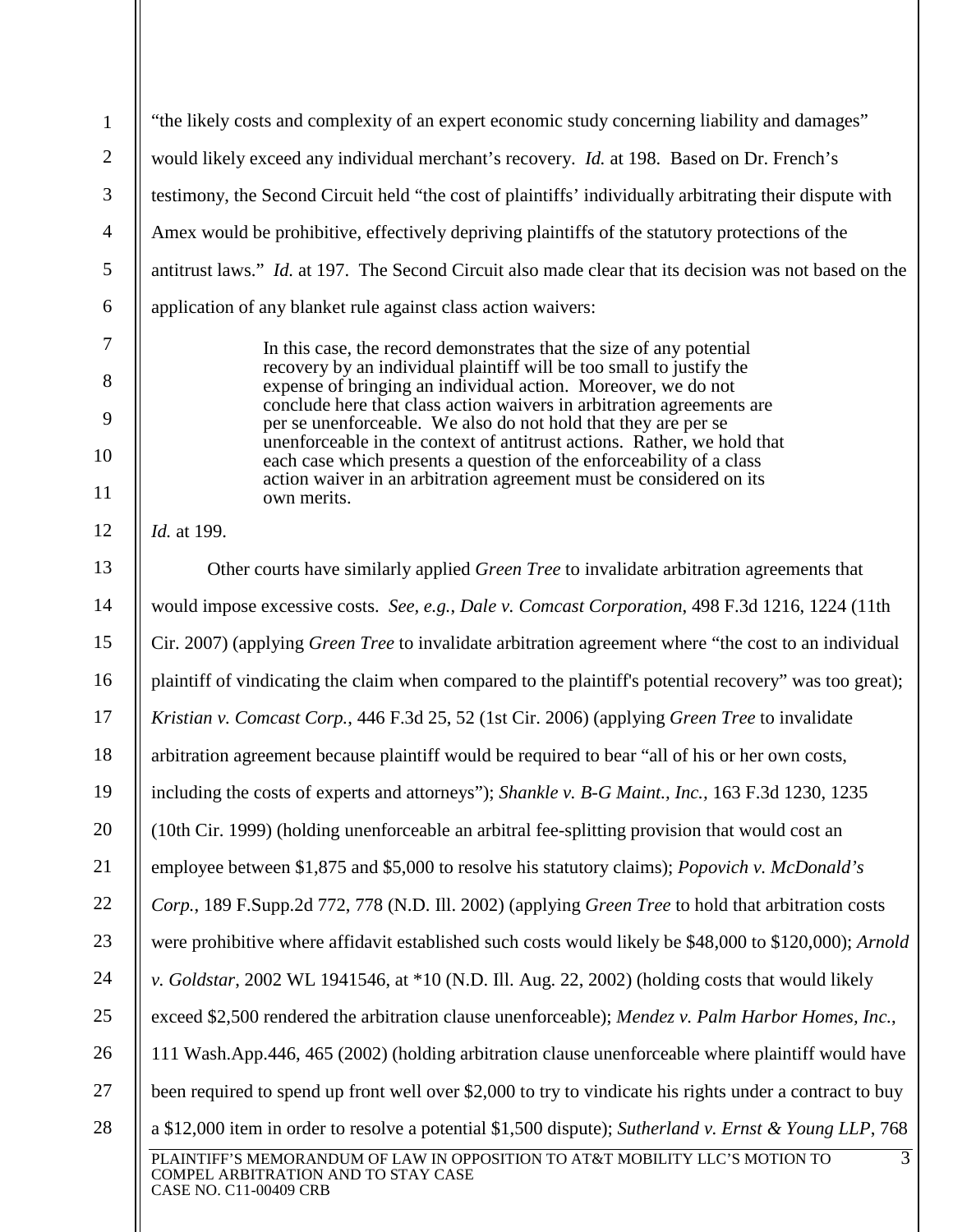F.Supp.2d 547, 551 (S.D.N.Y. 2011) (invalidating arbitration agreement where plaintiff's "maximum potential recovery would be too meager" to justify arbitration costs and expert fees required for individual prosecution); *In re Checking Account Overdraft Litigation*, 734 F.Supp.2d 1279, 1289 (S.D. Fla. 2010) (invalidating arbitration agreement because "[c]ompared to the potential recovery, the costs of engaging in arbitration [and expert fees] … is too great to justify individual actions by consumers"); *Caban v. J.P. Morgan Chase & Co.*, 606 F.Supp.3d 1361, 1371 (S.D. Fla. 2009) (invalidating arbitration agreement where plaintiff's "potential recovery is too small to justify the costs" of arbitration).

<span id="page-9-0"></span>8 9

1

2

3

4

5

6

7

# **2. The** *Armendariz* **Standard**

10 11 12 13 14 15 16 17 18 19 20 21 22 23 24 25 26 27 In *Armendariz v. Foundation Health Psychcare Services, Inc.*, 24 Cal.4th 83 (2000), the California Supreme Court manifested a similar concern for litigants' ability to effectively vindicate their claims. *Armendariz* held that when an employer imposes mandatory arbitration of employee claims under California's Fair Employment and Housing Act (FEHA), "the arbitration agreement or arbitration process cannot generally require the employee to bear any *type* of expense that the employee would not be required to bear if he or she were free to bring the action in court." 24 Cal.4th at 110-11 (italics in original). *Armendariz* is based on the recognition that "certain rights – unwaivable statutory rights or fundamental rights delineated in constitution or statutory provisions – are so important in our society that their enforcement should not be chilled by the threat of expenses unique to arbitration." *D.C. v. Harvard-Westlake School*, 176 Cal.App.4th 836, 861 (2009). Federal and state courts in California have applied the *Armendariz* rule to a number of statutory and common law claims, including claims under California's Consumers Legal Remedies Act (CLRA) and Unfair Competition Law (UCL). *See, e.g.*, *Mercuro v. Superior Court*, 96 Cal.App.4th 167, 180 (2002) "[W]e see no reason why *Armendariz*'s 'particular scrutiny' of arbitration agreements should be confined to claims under FEHA. … [*Armendariz*] itself suggests its minimum requirements for arbitration of statutory claims apply to claims under the Consumer[s] Legal Remedies Act."); *AT&T Mobility II, LLC v. Pestano*, 2008 WL 682523, at \*6 (N.D. Cal. Mar. 7, 2008) (applying *Armendariz*  to invalidate arbitration agreement affecting a UCL claim).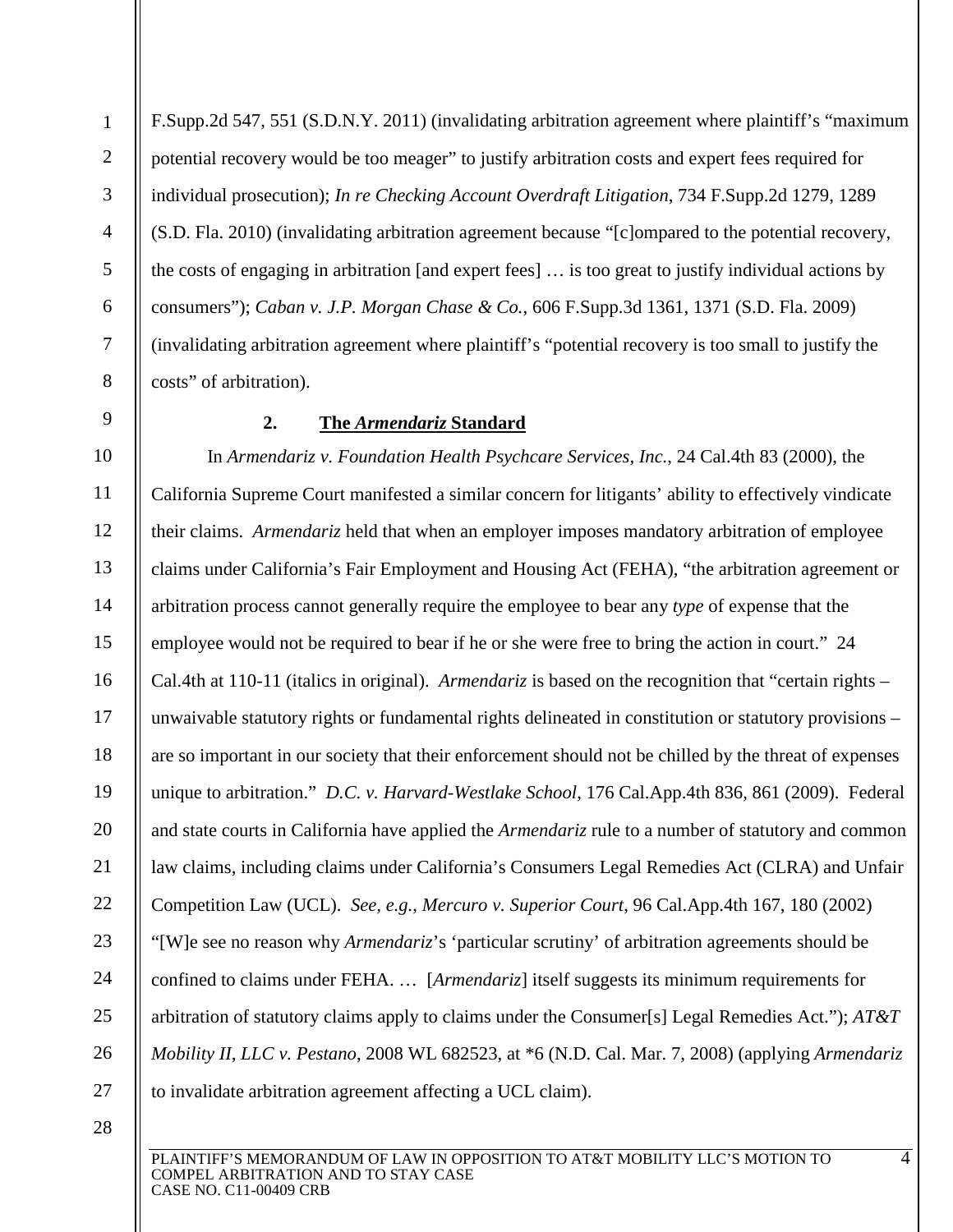*Armendariz* and *Green Tree* both recognize that arbitration costs can present significant barriers to the vindication of statutory rights. But there is a subtle difference between the standards they establish to determine when such costs invalidate an arbitration agreement. *Green Tree* requires the party seeking to avoid arbitration to show that it would be "prohibitively expensive," but does not specify what types of arbitral costs would meet that standard, and leaves that issue for resolution on a case-by-case basis. *See Green Tree*, 531 U.S. at 522 ("How detailed the showing of prohibitive expense must be … is a matter we need not discuss … in this case."). *Armendariz*, on the other hand, is more precise. *Armendariz* established a categorical rule that prohibits any *type* of arbitral cost the consumer would not also bear in a court action.

PLAINTIFF'S MEMORANDUM OF LAW IN OPPOSITION TO AT&T MOBILITY LLC'S MOTION TO COMPEL ARBITRATION AND TO STAY CASE 10 11 12 13 14 15 16 17 18 19 20 21 22 23 24 25 26 27 28 5 Although the Second Circuit applied the generic *Green Tree* standard in *Amex II*, 634 F.3d at 197, federal courts in the Ninth Circuit have consistently applied the more precise *Armendariz*  categorical cost rule, particularly where claims under California statutes were at issue. *See, e.g.*, *Ting v. AT&T*, 319 F.3d 1126, 1151 (9th Cir. 2003) (applying *Armendariz* to invalidate an arbitration agreement "because it imposes on some consumers costs greater than those a complainant would bear if he or she would file the same complaint in court"); *Ingle v. Circuit City Stores*, 328 F.3d 1165, 1177 (9th Cir. 2003) (invalidating arbitration agreement that would require payment of a filing fee that "is not the '*type* of expense that the employee would be required to bear' in federal court") (italics in original); *Circuit City Stores v. Adams*, 279 F.3d 889, 893-94 (9th Cir. 2002) ("We find the arbitration agreement at issue here virtually indistinguishable from the agreement … in *Armendariz....* The DRA also requires the employee to split the arbitrator's fees with Circuit City. This fee allocation scheme alone would render an arbitration agreement unenforceable.") (footnote omitted); *Assadd v. American National Ins. Co.*, 2010 WL 5416841 \*6 (N.D. Cal. Dec. 23, 2010) (applying *Armendariz* to invalidate an arbitration agreement with a "cost-shifting scheme" that could put plaintiff "on the hook for substantial forum costs in the event the employer prevailed … [which] might well deter an action and chill the exercise of statutory rights"); *Jackson v. S.A.W. Entertainment Ltd.*, 629 F.Supp.2d 1018, 1031 (N.D. Cal. 2009) (applying *Armendariz* to invalidate arbitration agreement that did not "expressly provide" that defendant would "pay for all costs that are unique to arbitration"); *AT&T Mobility II, LLC v. Pestano*, 2008 WL 682523, at \*6 (N.D. Cal. March

1

2

3

4

5

6

7

8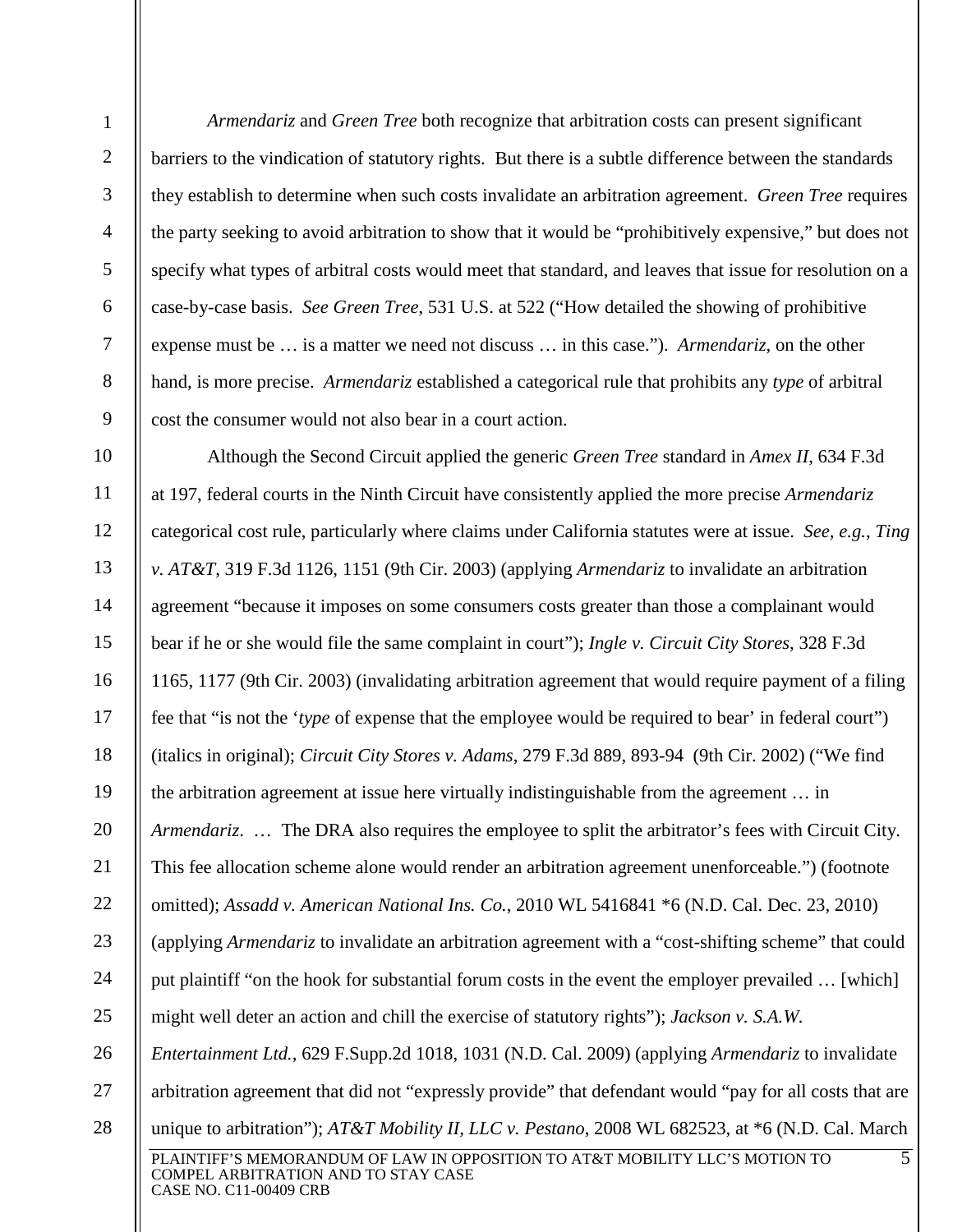<span id="page-11-0"></span>

| $\mathbf{1}$   | 7, 2008) (applying <i>Armendariz</i> to invalidate arbitration clause in AT&T's dealer agreements where                                                                         |  |  |  |
|----------------|---------------------------------------------------------------------------------------------------------------------------------------------------------------------------------|--|--|--|
| $\overline{2}$ | the cost-splitting provisions would improperly impede the "ability to vindicate rights under"                                                                                   |  |  |  |
| 3              | Business & Professions Code § 17200); Dunham v. Environmental Chemical Corp., 2006 WL                                                                                           |  |  |  |
| $\overline{4}$ | 2374703, at *9 (N.D. Cal. Aug. 16, 2006) ("The Commercial Rules would require Dunham to pay                                                                                     |  |  |  |
| 5              | half of the arbitrator's expenses, a fee not usually associated with litigation. As such, the cost-                                                                             |  |  |  |
| 6              | sharing provision of the Commercial Rules is clearly unconscionable under <i>Armendariz</i> ."); <i>ACORN</i>                                                                   |  |  |  |
| $\overline{7}$ | v. Household International, Inc., 211 F.Supp.2d 1160, 1173 (N.D. Cal. 2002) ("[T]he Armendariz                                                                                  |  |  |  |
| 8              | court specifically noted that the party imposing arbitration may not impose any type of cost not                                                                                |  |  |  |
| 9              | incident to a judicial action. Defendants' arbitration agreement transgresses this limitation by                                                                                |  |  |  |
| 10             | imposing on Plaintiffs a share of the entire arbitration cost, including the cost of the arbitrator's                                                                           |  |  |  |
| 11             | fee."); <i>Horton v. California Credit Corp.</i> , 2009 WL 2488031, at *7 (S.D. Cal. Aug. 13, 2009)                                                                             |  |  |  |
| 12             | (invalidating arbitration agreement where "cost-splitting agreement imposes arbitrator's fees on                                                                                |  |  |  |
| 13             | Plaintiffs as a condition of access to the arbitration forum"); Gelow v. Central Pacific Mortgage                                                                               |  |  |  |
| 14             | Corp., 560 F.Supp.2d 972, 982 (E.D. Cal. 2008) (applying Armendariz to invalidate an arbitration                                                                                |  |  |  |
| 15             | agreement that "requires the employee to pay half of the fees and expenses of the arbitrator if the                                                                             |  |  |  |
| 16             | employee has brought a claim against the employer based on the contract or common law").                                                                                        |  |  |  |
| 17<br>18       | AT&T's Arbitration Agreement Violates The Armendariz Rule By<br><b>B.</b><br><b>Requiring Hendricks To Bear Arbitral Expenses He Would Not</b><br><b>Bear In A Court Action</b> |  |  |  |
| 19             | AT&T's motion describes "cost-free arbitration" under an agreement that purports to require                                                                                     |  |  |  |
| 20             | AT&T to pay "all filing, administration, and arbitrator fees." AT&T Mem. at 4:4-7 (Docket No. 35).                                                                              |  |  |  |
| 21             | But in reality, the terms providing for "cost-free arbitration" are largely illusory. They come with                                                                            |  |  |  |
| 22             | two giant loopholes that AT&T routinely exploits to avoid paying arbitration filing fees. The first                                                                             |  |  |  |
| 23             | giant loophole is that AT&T can avoid paying arbitration fees by alleging the customer has breached                                                                             |  |  |  |
| 24             | the agreement, and that such breach excuses AT&T's obligation to pay the costs of arbitration.                                                                                  |  |  |  |
| 25             | AT&T has made this argument to avoid paying arbitral filing fees in 26 cases within the past 30                                                                                 |  |  |  |
| 26             | days. See Bursor Decl. 1 30 and Exh. 9 (letter from AT&T's Associate General Counsel to AAA                                                                                     |  |  |  |
| 27             | alleging that each of the 26 claimants "materially breached" their contracts with AT&T, and                                                                                     |  |  |  |
| 28             | "[a]coordingly, as a matter of law, that breach excuses AT&T from any obligation to pay the costs of                                                                            |  |  |  |
|                | 6<br>PLAINTIFF'S MEMORANDUM OF LAW IN OPPOSITION TO AT&T MOBILITY LLC'S MOTION TO<br>COMPEL ARBITRATION AND TO STAY CASE<br>CASE NO. C11-00409 CRB                              |  |  |  |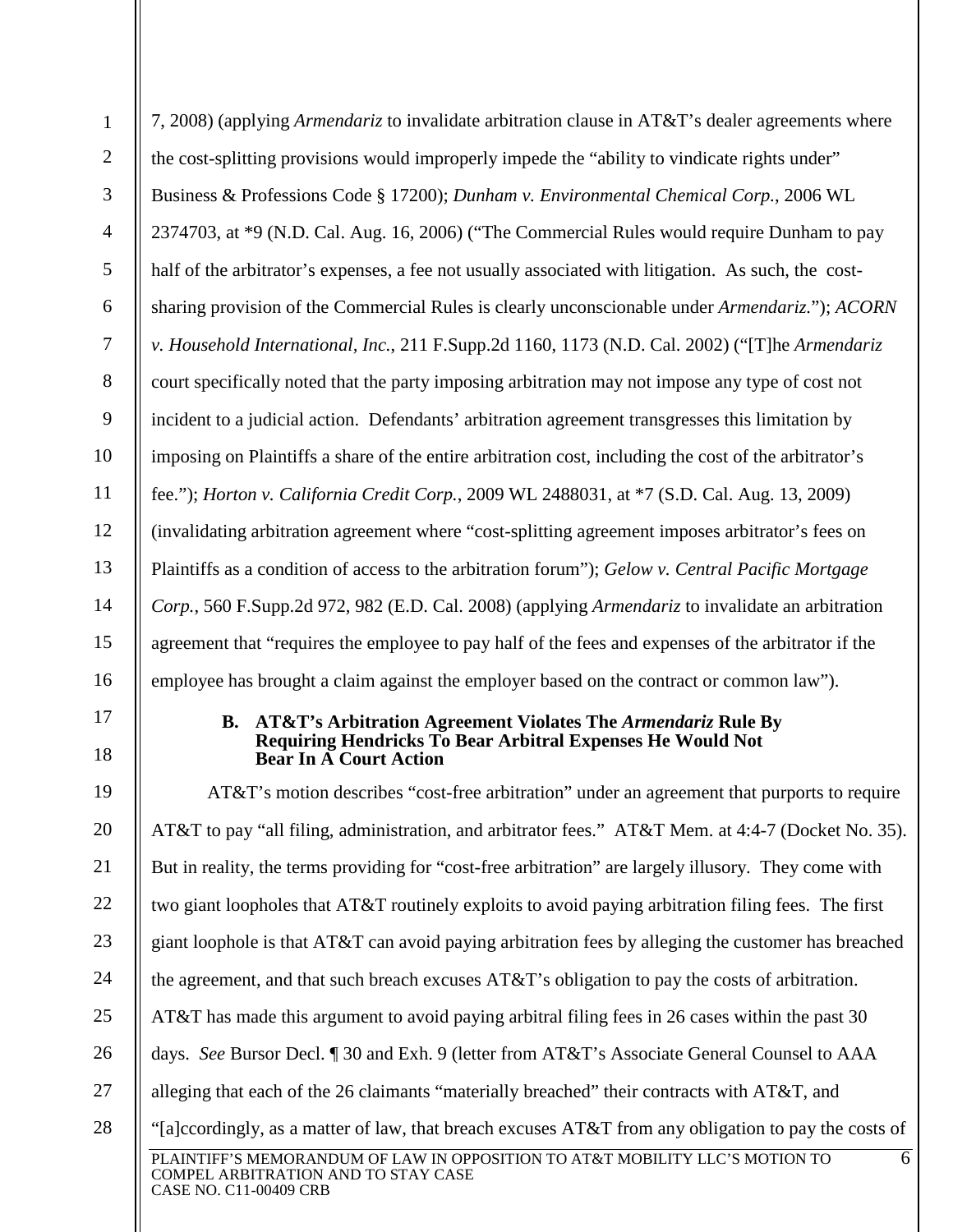arbitration"). The second giant loophole is that whenever a customer seeks injunctive relief that might have a "monetary impact" on AT&T (or other parties) that exceeds \$75,000, AT&T asserts the payment of costs is governed by AAA default rules. AT&T also made this argument 26 times within the past 30 days. *See* Bursor Decl. ¶ 32 and Exh. 9 (letter from AT&T's Associate General Counsel to AAA stating: "The request for reimbursement [of AAA filing fees] is improper … [because] these claims for injunctive relief are for greater than \$75,000 in value.").

7 8 9 10 12 13 14 15 16 17 18 19 Because of these two giant loopholes, Mr. Hendricks would be required to advance AAA filing and administrative fees of at least \$4,600, *see* Bursor Decl. ¶ 34, and would also be responsible for half of the arbitrator's compensation, *see* AAA Commercial Arbitration Rule R-50 ("All other expenses of the arbitration, including required travel and other expenses of the arbitrator, AAA representatives, and any witness and the cost of any proof produced at the direct request of the arbitrator, shall be borne equally by the parties …."). *See also* Bursor Decl. ¶¶ 38-41 and Exh. 9 (letter from AT&T's Associate General Counsel to AAA asserting that claimants are "responsible for the \$3,350 filing fee, as well as half of the arbitrator's compensation," which AT&T refuses to reimburse). The possibility that Mr. Hendricks ultimately might recover these costs does not affect the analysis. *See Armendariz*, 24 Cal.4th at 110 ("[I]t is not only the costs imposed on the claimant but the *risk* that the claimant may have to bear substantial costs that deters the [effort] … to vindicate the[] statutory right … and therefore chills the exercise of that right.") (italics in original). Mr. Hendricks would not have to bear any of these fees in federal court. The arbitration

<span id="page-12-0"></span>agreement therefore violates the *Armendariz* rule and cannot be enforced.

### **C. AT&T's Arbitration Agreement Violates The** *Green Tree* **Rule By Making It "Prohibitively Expensive" For Hendricks To Arbitrate His Claims**

The arbitration agreement also violates the *Green Tree* rule because individual arbitration of the claims in this action would cost Mr. Hendricks approximately \$290,504.11 in AAA fees, arbitrator compensation, and expert fees, summarized in the table below.

PLAINTIFF'S MEMORANDUM OF LAW IN OPPOSITION TO AT&T MOBILITY LLC'S MOTION TO COMPEL ARBITRATION AND TO STAY CASE

CASE NO. C11-00409 CRB

1

2

3

4

5

6

11

20

21

22

23

24

25

26

27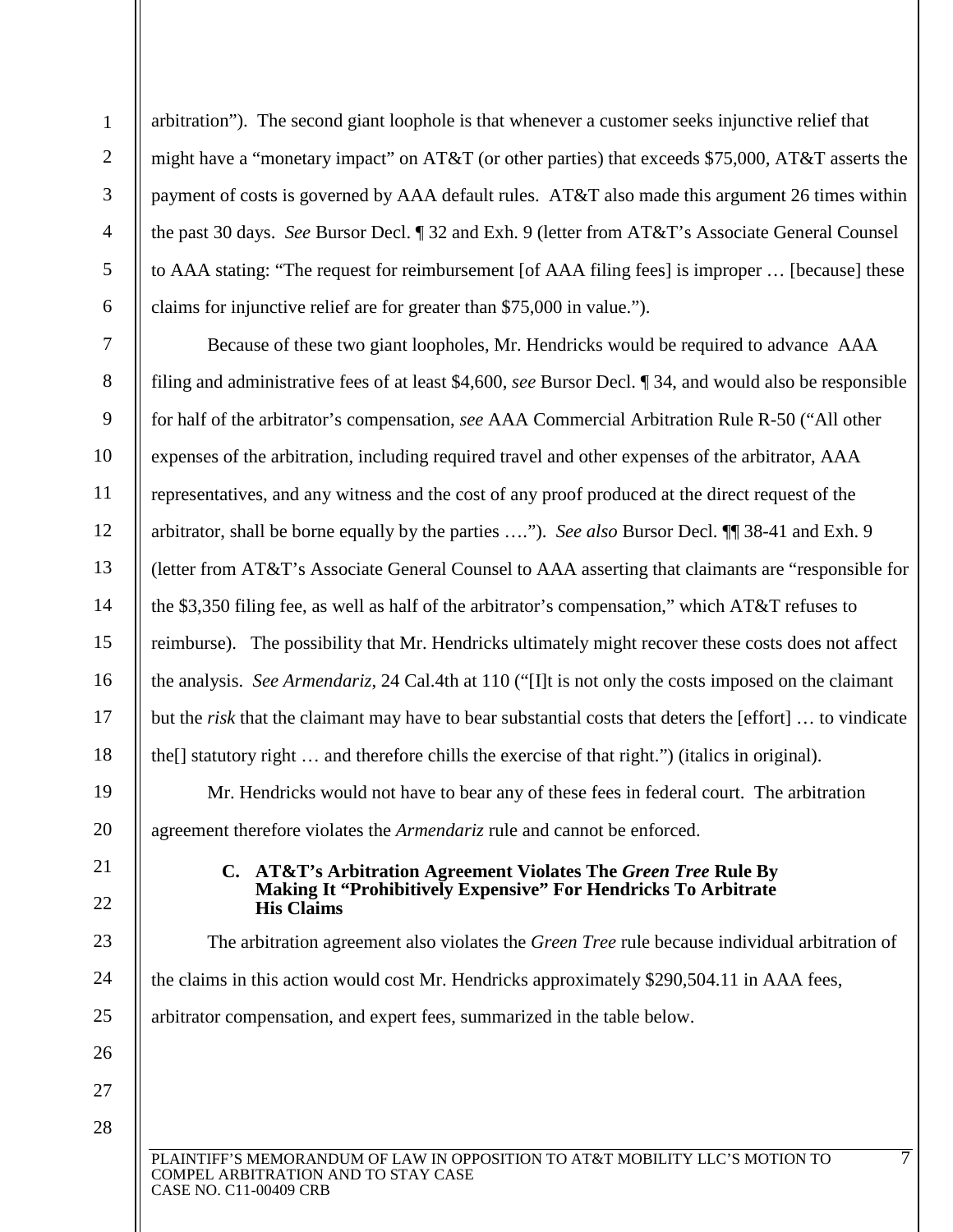| <b>Expense Category</b>        | <b>Amount</b> | Hendricks'<br><b>Share</b> | Hendricks'<br><b>Expense</b> | Reference                           |
|--------------------------------|---------------|----------------------------|------------------------------|-------------------------------------|
|                                |               |                            |                              |                                     |
| <b>AAA Filing Fee</b>          | \$3,350.00    | 100.00%                    | \$3,350.00                   | <b>Bursor Decl.</b><br>$\P\P$ 18-23 |
|                                |               |                            |                              |                                     |
| AAA "Final Fee"                | \$1,250.00    | 100.00%                    | \$1,250.00                   | $Id. \P 23$                         |
| Arbitrator                     |               |                            |                              |                                     |
| Compensation                   | \$303,450.00  | 50.00%                     | \$151,725.00                 | Id. 11 38-41                        |
| <b>Expert Expense For Pre-</b> |               |                            |                              |                                     |
| Suit Investigation             | \$74,179.11   | 100.00%                    | \$74,179.11                  | Id. 11 45-46                        |
| <b>Expert Fees For</b>         |               |                            |                              |                                     |
| <b>Additional Analysis And</b> |               |                            |                              |                                     |
| Testimony                      | \$60,000.00   | 100.00%                    | \$60,000.00                  | Id. 11 50-51                        |
|                                |               |                            |                              |                                     |
| <b>Total</b>                   |               |                            | \$290,504.11                 |                                     |

#### **Expenses To Pursue Individual Arbitration Of Claims Asserted In Hendricks v. AT&T (Excluding Attorneys' Fees & Expenses)**

1

2

3

4

5

6

7

8

9

10

11

12

13

14

15

16

17

18

19

20

21

22

23

24

25

26

27

28

Notably, these costs include \$74,179.11 already incurred (advanced by plaintiff's counsel) for a presuit investigation that included a two-month study by an independent consulting firm to substantiate the claim that AT&T's billing system systematically overstates data traffic. *See* 1st Am. Complaint ¶ 1 ("AT&T bills systematically overstate web server traffic by 7% to 14%, and in some instances by over 300%."). *See also* Declaration of Colin B. Weir (describing the methodology of the study); Bursor Decl. ¶¶ 45-49 (discussing the presuit investigation necessary to bring Mr. Hendricks' claims). It would have been impossible for Mr. Hendricks to commence an individual arbitration on these claims without doing a similar investigation in advance of filing. And if he was unwilling or unable to incur this expense, he never would have discovered the basis for these claims. Nor would he have been able to file an individual arbitration, or any type of action, to assert these claims.

These costs also include arbitrator compensation Mr. Hendricks would have to pay under AAA Commercial Rules R-50, R-52 and R-54, *see* Bursor Decl. ¶¶ 38-41. Arbitrator compensation was estimated based on actual arbitrator invoices from a comparable AAA proceeding. *See* Bursor Decl. Exh. 3 (arbitrator invoices billing \$101,150 in a comparable case). Since AT&T would likely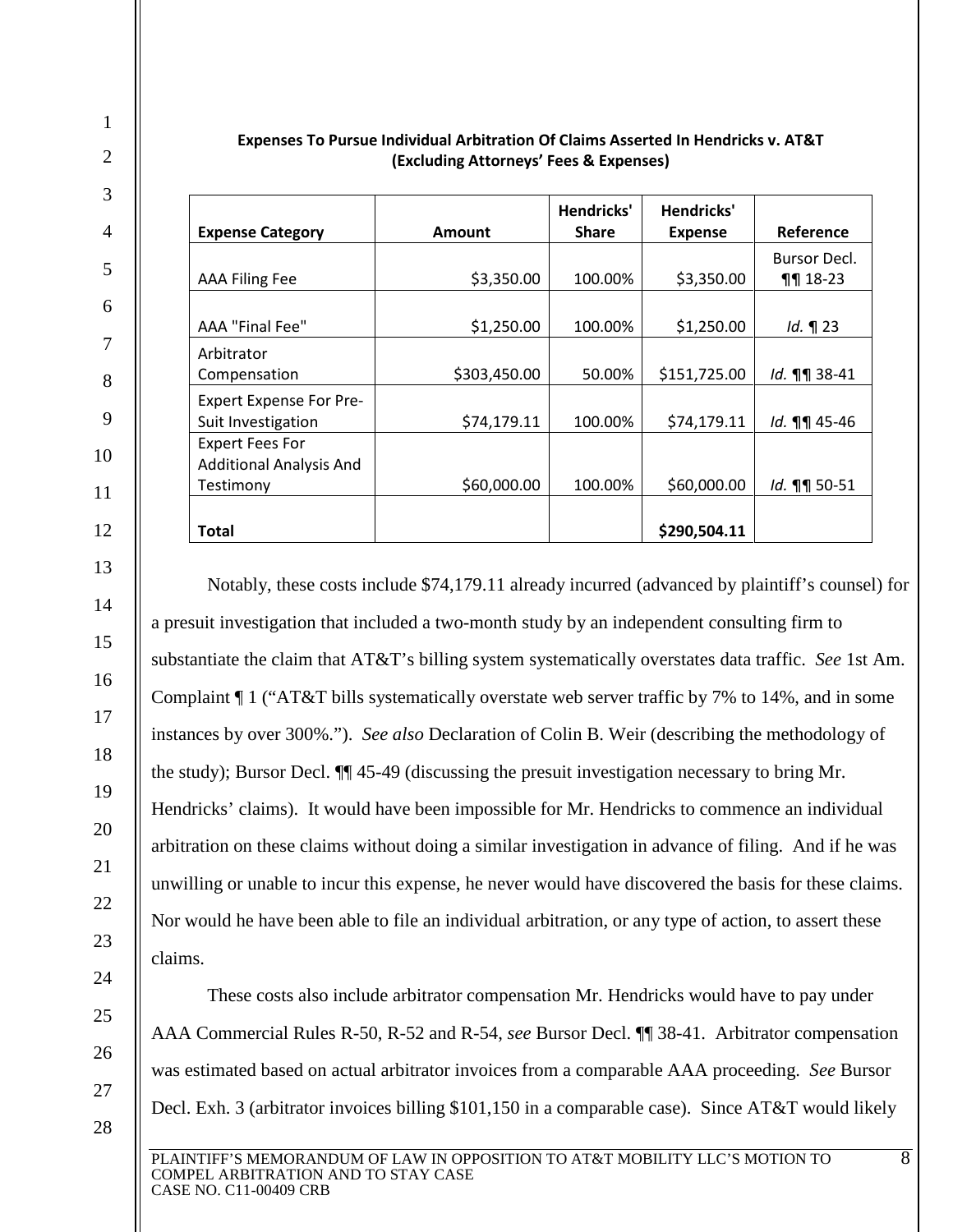request the appointment of a panel of three arbitrators instead of just one, this expense would likely be tripled, to \$303,450, leaving Mr. Hendricks responsible for half of the total amount, or \$151,725. *Id.*  $\P$  41. In addition, Mr. Hendricks' counsel estimates that he would incur attorneys' fees of approximately \$1.1 million, plus an additional \$40,000 in attorneys' expenses, based on the actual attorneys' fees incurred in a comparable AAA arbitration. *See* Bursor Decl. ¶¶ 52-54.

It would be economically irrational for Mr. Hendricks to advance any of these costs to dispute a \$15 charge. In *Patterson v. ITT Consumer Financial Corp.*, 14 Cal.App.4th 1659 (1993), for example, the court recognized that "[i]n a dispute over a loan of \$2,000 it would scarcely make sense to spend a minimum of \$850 just to obtain a participatory hearing." *Id.* at 1666. The ratio of arbitral costs (\$290,000) to potential recovery (\$15) is even more skewed here. These costs are "prohibitively expensive" in violation of *Green Tree*, and they would preclude Mr. Hendricks from effectively vindicating his statutory rights.

### **D.** *Concepcion* **Does Not Affect The Analysis Under** *Green Tree* **and** *Armendariz*

The Supreme Court's recent decision in *AT&T Mobility LLC v. Concepcion*, 131 S.Ct. 1740 (2011) does not address the *Green Tree* or *Armendariz* rules. Nor does it address whether excessive or unique arbitral costs would prevent a litigant from effectively vindicating statutory rights. These issues were not presented in *Concepcion*.

*Concepcion* concerned a different issue: whether California's *Discover Bank* rule was preempted by the Federal Arbitration Act (FAA). The *Discover Bank* rule was characterized as a blanket rule that prohibited class action waivers "found in a consumer contract of adhesion in a setting in which disputes between the contracting parties predictably involve small amounts of damages, and when it is alleged that the party with the superior bargaining power has carried out a scheme to deliberately cheat large numbers of consumers out of individually small sums of money." *Concepcion*, 123 S.Ct. at 1746, *quoting Discover Bank v. Superior Court*, 36 Cal.4th 148, 162 (2005). The precise holding of *Concepcion* was that the *Discover Bank* rule was preempted by the FAA:

27 28

1

2

3

4

5

6

7

8

9

10

11

12

<span id="page-14-0"></span>13

14

15

16

17

18

19

20

21

22

23

24

25

26

Because it "stands as an obstacle to the accomplishment and execution of the full purposes and objectives of Congress," *Hines v. Davidowitz,*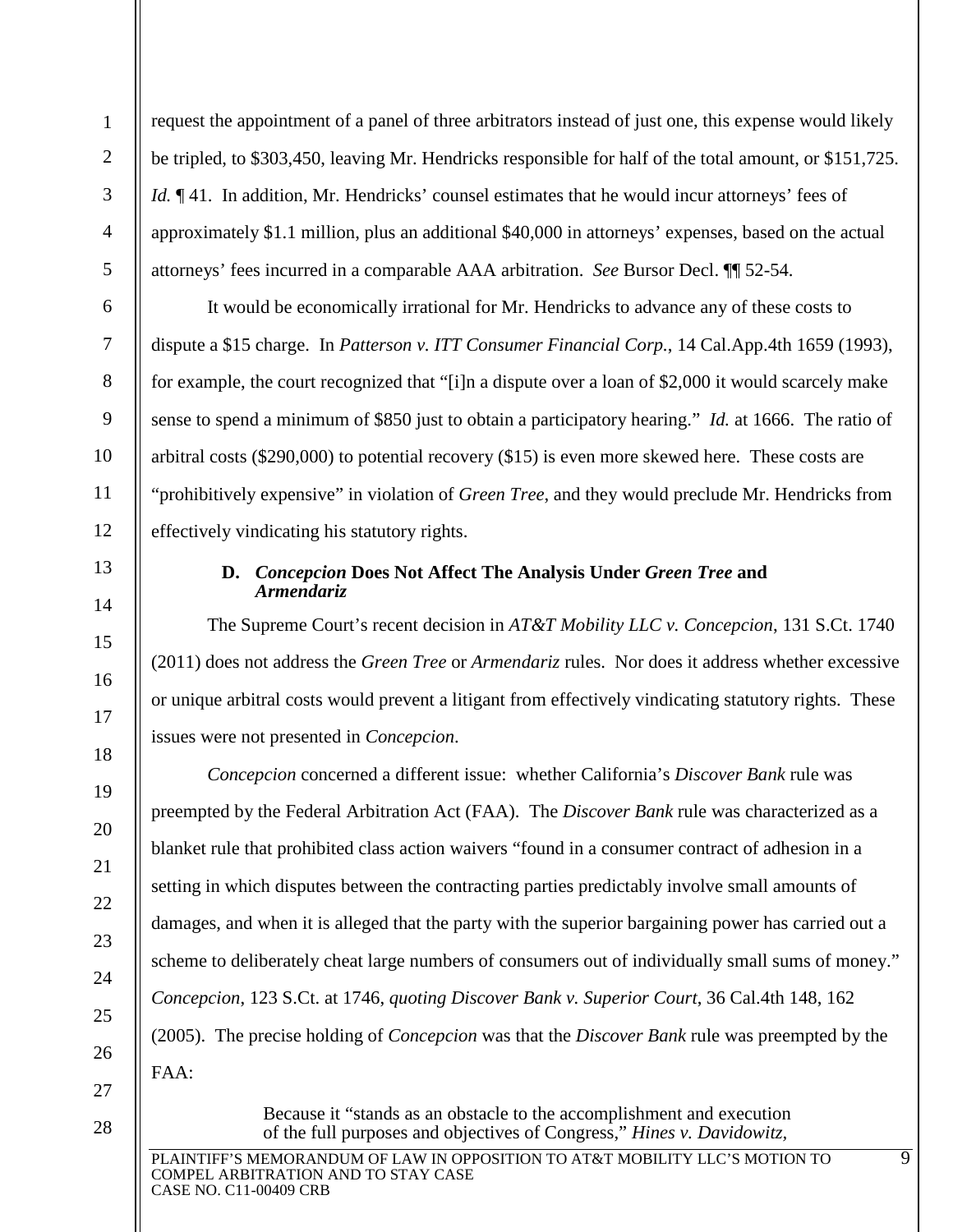| 312 U.S. 52, 67, 61 S.Ct. 399, 85 L.Ed. 581 (1941), California's<br>Discover Bank rule is preempted by the FAA.                                                                                                                                                                                                                                 |
|-------------------------------------------------------------------------------------------------------------------------------------------------------------------------------------------------------------------------------------------------------------------------------------------------------------------------------------------------|
| Concepcion, 131 S.Ct. at 1753.                                                                                                                                                                                                                                                                                                                  |
| The Supreme Court's decision in <i>Concepcion</i> did not address the <i>Green Tree</i> or <i>Armendariz</i>                                                                                                                                                                                                                                    |
| doctrines for at least four reasons. First, AT&T's Petition for Writ of Certiorari in Concepcion                                                                                                                                                                                                                                                |
| expressly eliminated these issues by framing the question presented as follows:                                                                                                                                                                                                                                                                 |
| Whether the Federal Arbitration Act preempts States from conditioning<br>the enforcement of an arbitration agreement on the availability of<br>particular procedures – here, class-wide arbitration – when those<br>procedures are not necessary to ensure that the parties to the<br>arbitration agreement are able to vindicate their claims. |
| AT&T Mobility LLC v. Concepcion, Petition for Writ of Certiorari at i (Bursor Decl. Exh. 15)                                                                                                                                                                                                                                                    |
| (emphasis added). By framing the question that way, AT&T expressly avoided any discussion of the                                                                                                                                                                                                                                                |
| Green Tree and Armendariz doctrine. And there was no reference to those doctrines anywhere in the                                                                                                                                                                                                                                               |
| opinion of the Court, or in the concurring and dissenting opinions.                                                                                                                                                                                                                                                                             |
| Second, the consumers' claim in Concepcion was quite different from Mr. Hendricks' claim.                                                                                                                                                                                                                                                       |
| The Concepcions claimed AT&T's offer of a free phone was fraudulent because AT&T charged                                                                                                                                                                                                                                                        |
| them \$30.22 sales tax on the retail value of the free phone. That is significantly different from Mr.                                                                                                                                                                                                                                          |
| Hendricks' claim because the Concepcions were seeking monetary relief against a one-time charge.                                                                                                                                                                                                                                                |
| There is no discussion of injunctive relief anywhere in <i>Concepcion</i> . Mr. Hendricks, on the other                                                                                                                                                                                                                                         |
| hand, seeks injunctive relief against an ongoing practice of overbilling for data use. And that request                                                                                                                                                                                                                                         |
| for injunctive relief fundamentally changes the rules with respect to the costs of arbitration,                                                                                                                                                                                                                                                 |
| according to both AT&T and AAA. Thus the AAA filing and administrative fees for Mr. Hendricks'                                                                                                                                                                                                                                                  |
| claims amount to \$4,600, which $AT&T$ contends it is not required to pay or to reimburse under the                                                                                                                                                                                                                                             |
| parties' agreement. Compare Concepcion, 131 S.Ct. at 1745 ("AT&T must pay all costs for                                                                                                                                                                                                                                                         |
| nonfrivolous claims") with Bursor Decl. Exh. 2 (letter from AT&T's Associate General Counsel to                                                                                                                                                                                                                                                 |
| AAA stating: "The request for reimbursement [of AAA filing fees] is improper  [because] these                                                                                                                                                                                                                                                   |
| claims for injunctive relief are for greater than \$75,000 in value.").                                                                                                                                                                                                                                                                         |
| Third, another significant distinction is that Mr. Hendricks' claims could not be discovered                                                                                                                                                                                                                                                    |
| or presented in any forum without a substantial presuit investigation to test the accuracy of AT&T's                                                                                                                                                                                                                                            |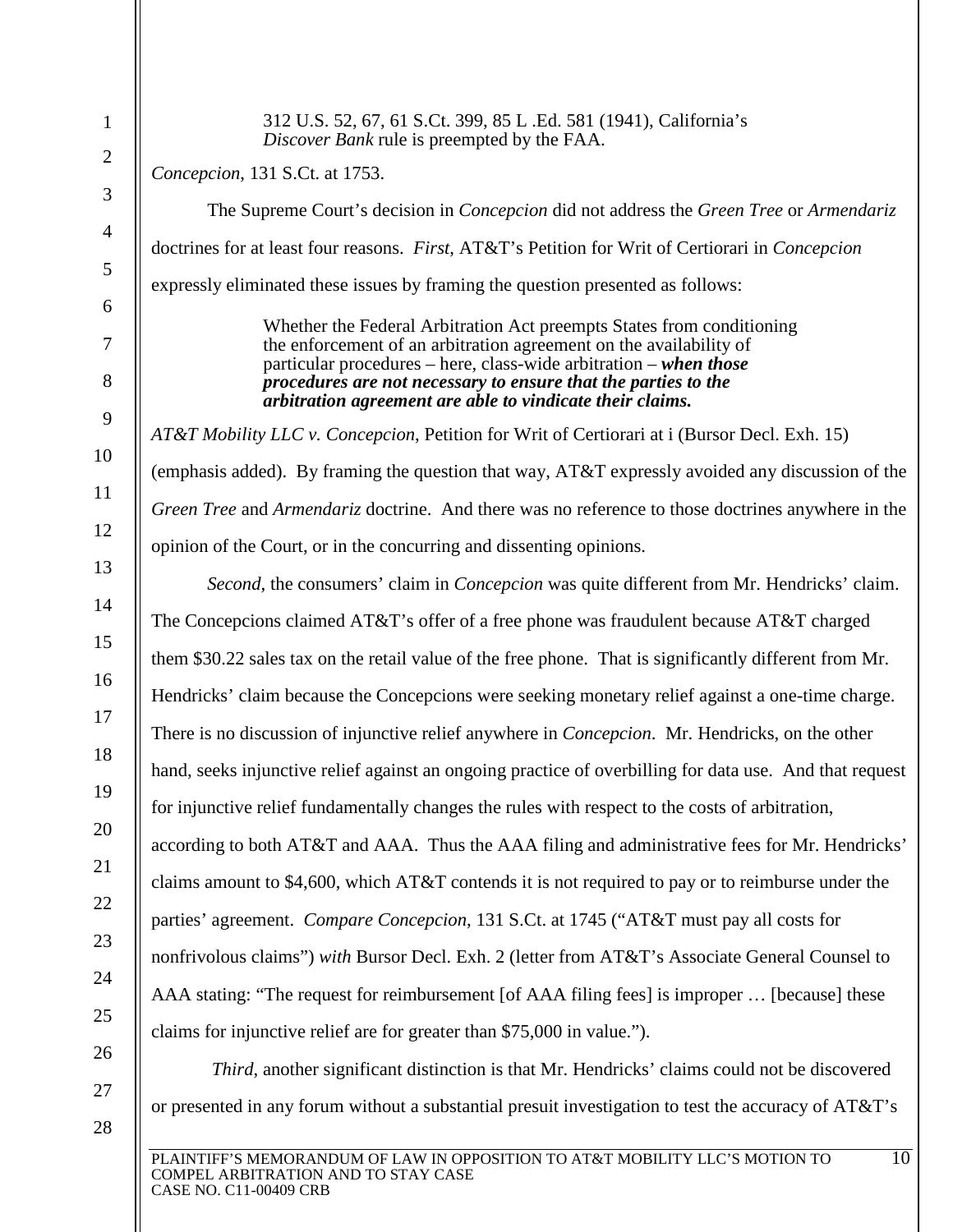billing system for data, which was done at a cost of \$74,179.11. *See* Weir Decl. ¶ 53. Without that study, Mr. Hendricks never would have discovered the basis for his claims. The Concepcions, on the other hand, could readily understand that they were charged sales tax on their free phone, and could discover and assert their claims without the assistance of an expert.

*Fourth*, there was no evidentiary record in *Concepcion* about the potential costs of arbitration. Indeed, there was no evidentiary record at all at the trial court level. The District Court simply applied the *Discover Bank* rule to invalidate the arbitration agreement based on the presence of a class action waiver, despite concluding that the arbitration process for the Concepcions would have been "'quick, easy to use' and likely to 'promp[t] full or ... even excess payment to the customer *without* the need to arbitrate or litigate.'" *Concepcion*, 131 S.Ct. at 1745 (quoting the District Court's findings). The evidentiary record here shows that is not the case for Mr. Hendricks.

For these reasons, *Concepcion* is distinguishable on its facts, on the claim asserted, and on the evidentiary record presented at the trial court level. And because of its unique facts, *Concepcion* does not address whether a claimant seeking injunctive relief and subject to extensive arbitral costs could effectively vindicate his statutory rights as required under *Armendariz* and *Green Tree*. *Concepcion* did not overrule those longstanding doctrines – nor even mention them.

# <span id="page-16-0"></span>**III. AT&T'S ARBITRATION AGREEMENT IS UNENFORCEABLE BECAUSE IT IS UNCONSCIONABLE**

The standards articulated in *Green Tree* and *Armendariz* preclude enforcement of arbitration agreements that would prevent a litigant from effectively vindicating his claims in an arbitral forum. And those standards do not depend on any finding of unconscionability. Nevertheless, courts sometimes shoehorn the *Green Tree* / *Armendariz* standards into an unconscionability analysis.

California has codified the common law doctrine of unconscionability at Civil Code § 1670.5(a), which states that "[i]f the court as a matter of law finds the contract or any clause of the contract to have been unconscionable at the time it was made the court may refuse to enforce the contract …." Section 1670.5(b) provides that "[w]hen it is claimed that … the contract or any clause thereof may be unconscionable the parties shall be afforded a reasonable opportunity to present

27 28

1

2

3

4

5

6

7

8

9

10

11

12

13

14

15

16

17

18

19

20

21

22

23

24

25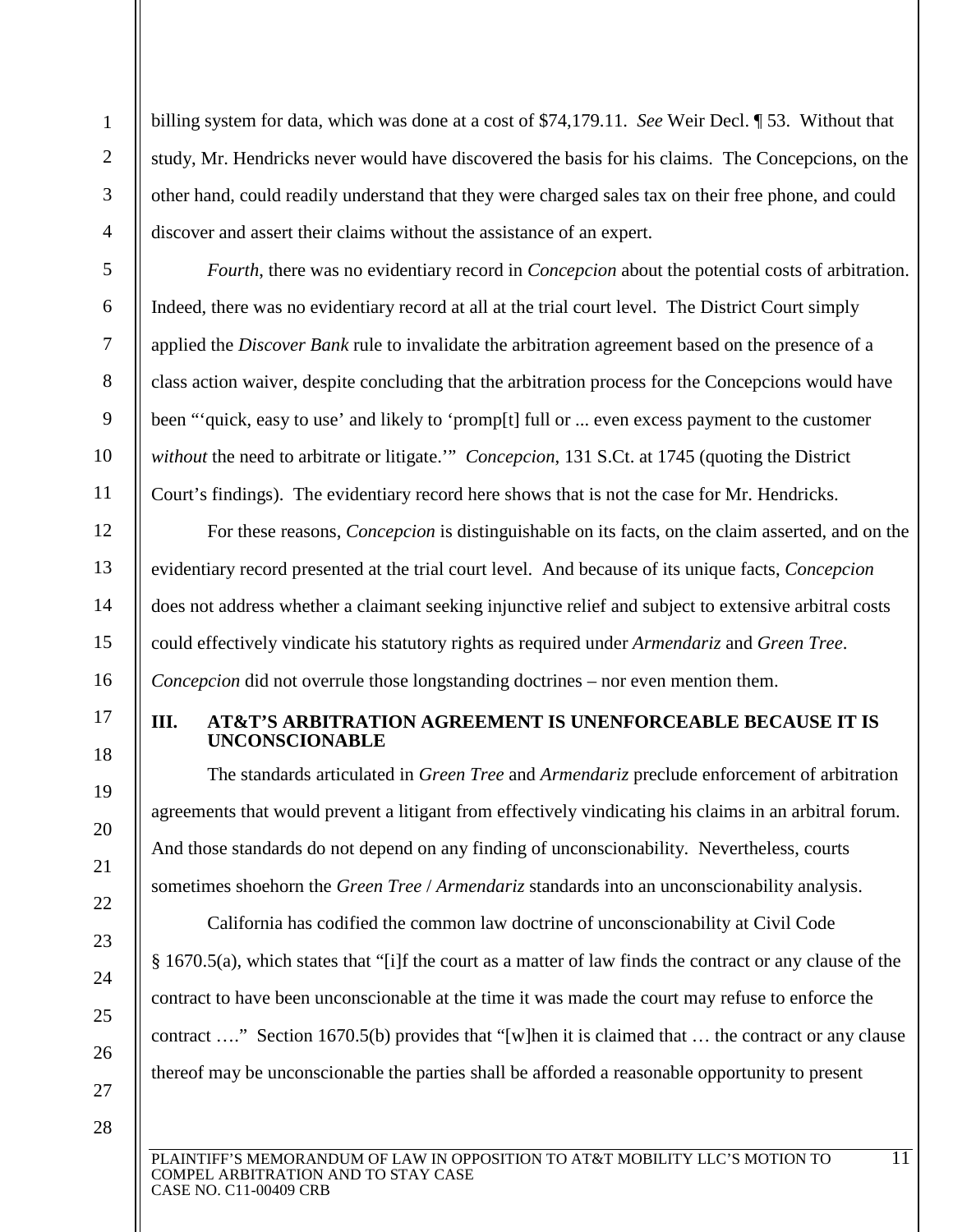evidence as to its commercial setting, purpose, and effect to aid the court in making the determination."<sup>[1](#page-17-1)</sup>

 Both procedural and substantive unconscionability must be present for a court to refuse to enforce a contract. *Armendariz*, 24 Cal.4th at 114. "But they need not be present in the same degree. Essentially a sliding scale is invoked which disregards the regularity of the procedural process of the contract formation, that creates the terms, in proportion to the greater harshness or unreasonableness of the substantive terms themselves. In other words, the more substantively oppressive the contract term, the less evidence of procedural unconscionability is required to come to the conclusion that the term is unenforceable, and vice versa." *Id.* (internal quotation marks omitted).

10

11

12

13

14

15

16

17

18

19

20

21

22

23

1

2

3

4

5

6

7

8

<span id="page-17-0"></span>9

# **A. Procedural Unconscionability**

Procedural unconscionability concerns the manner in which the contract was negotiated and the circumstances of the parties at that time. *Morris v. Redwood Empire Bancorp*, 128 Cal.App.4th 1305, 1319 (2005). It focuses on factors of oppression and surprise. *Id.* The oppression component arises from an inequality of bargaining power of the parties to the contract and an absence of real negotiation or a meaningful choice on the part of the weaker party. *Id.*

The procedural unconscionability analysis usually begins and ends with a determination that a contract is one of adhesion. A contract of adhesion is "a standardized contract, which, imposed and drafted by the party of superior bargaining strength, relegates to the subscribing party only the opportunity to adhere to the contract or reject it." *Armendariz*, 24 Cal.4th at 113. There is no

- ///
- ///
- ///

///

- ///
- 24
- <span id="page-17-1"></span>25 26

27

28

 1 Although *Concepcion* held the *Discover Bank* rule was preempted by federal law, general state law doctrine relating to unconscionability remains applicable to arbitration agreements. *See Mission Viejo Emergency Medical Associates v. Beta Healthcare Group*, 2011 WL 2565363, at \*7 n.4 (Cal. Ct. App. June 29, 2011) ("Defendants appear to argue that *AT&T* [*v. Concepcion*] essentially preempts all California law relating to unconscionability. We disagree, as the case simply does not go that far.").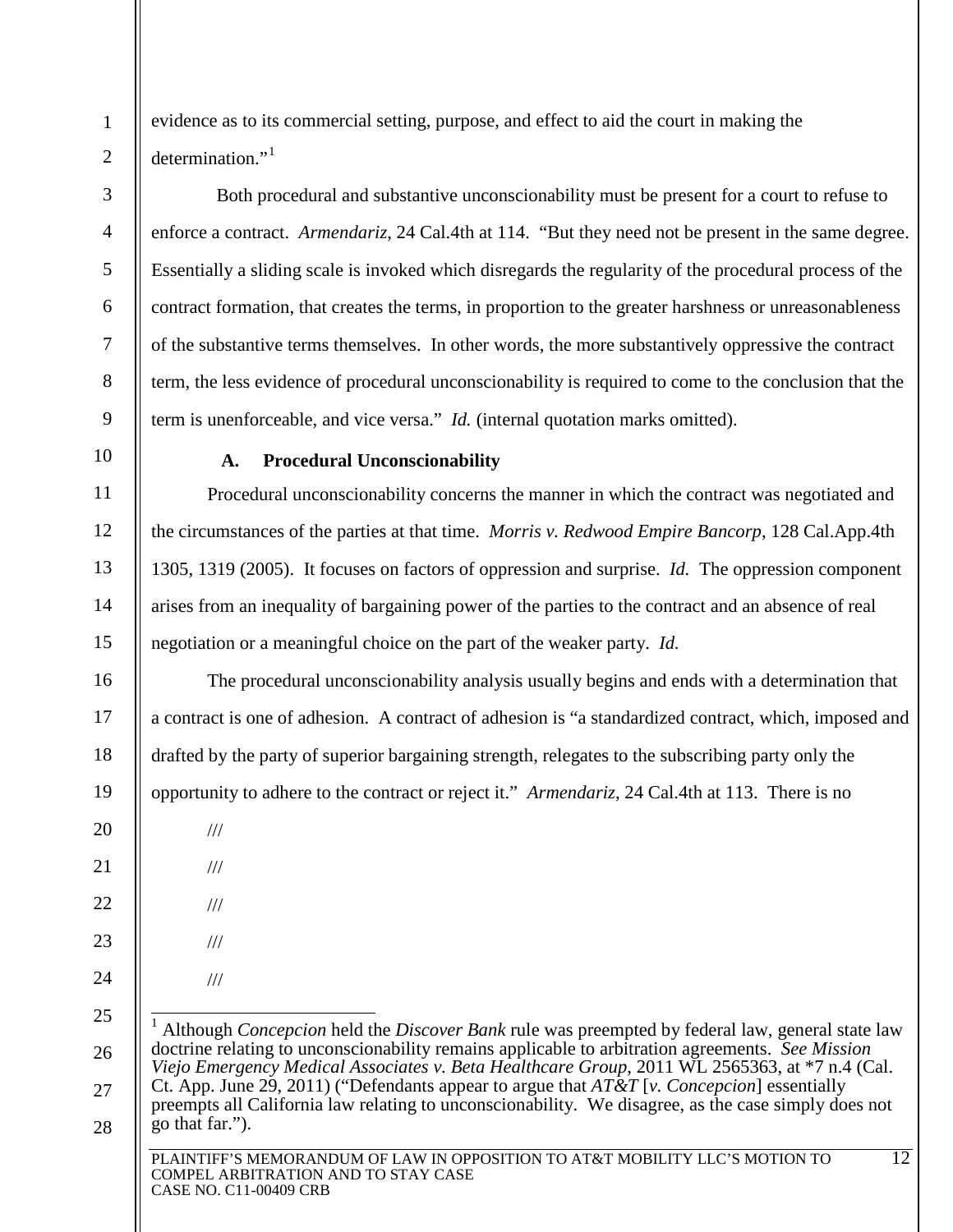question that the AT&T Terms of Service are a contract of adhesion.<sup>[2](#page-18-1)</sup> That alone is sufficient to establish procedural unconscionability. *See, e.g.*, *Flores v. Transamerica HomeFirst, Inc.*, 93 Cal.App.4th 846, 853 (2001) ("A finding of a contract of adhesion is essentially a finding of procedural unconscionability.").

A procedural unconscionability analysis may also include consideration of the factors of surprise and oppression. *Parada v. Superior Court*, 176 Cal.App.4th 1554, 1571 (2009). "Procedural surprise focuses on whether the challenged term is hidden in a prolix printed form or is otherwise beyond the reasonable expectation of the weaker party." *Id.* "While arbitration may be within the reasonable expectations of consumers, a process that builds prohibitively expensive fees into the arbitration process is not." *Id.* These additional factors of procedural unconscionability are present here because an AT&T customer would not expect to be required to pay \$4,600 in filing and administrative fees to arbitrate a claim for injunctive relief – especially since the contract of adhesion specifies a fee of \$125 and does not mention a different fee in case an injunction is sought.

<span id="page-18-0"></span>14

1

2

3

4

5

6

7

8

9

10

11

12

13

15

17

18

19

20

# **B. Substantive Unconscionability**

16 A provision is substantively unconscionable if it involves contract terms that are so one-sided as to shock the conscience, or that impose harsh or oppressive terms. *Morris*, 128 Cal.App.4th at 1322. Substantive unconscionability may be shown if the disputed contract provision falls outside the nondrafting party's reasonable expectations. Here, there are at least three provisions that render AT&T's arbitration agreement substantively unconscionable. *First* and foremost, the excessive arbitral fees. *See* Part II, above. *Second*, the restrictions on the arbitrator's ability to grant injunctive

<span id="page-18-1"></span>PLAINTIFF'S MEMORANDUM OF LAW IN OPPOSITION TO AT&T MOBILITY LLC'S MOTION TO 22 23 24 25 26 27 28 13 <sup>2</sup> The process by which AT&T contends it made an agreement to arbitrate with Mr. Hendricks was not a simple one. This is best illustrated by the fact that AT&T submitted six declarations with hundreds of pages of exhibits to explain how this particular contract of adhesion was made. *See*  Declaration of Lilian L. Chan (Docket No. 35-1) (discussing AT&T's process for "telephonic orders for wireless service and cellular phones"); Declaration of Chenell Cummings (Docket No. 35-2) (discussing AT&T's "IVR system" for obtaining electronic signatures); Declaration of Adam Gill (Docket No. 35-4) (discussing AT&T's "routine business policies and procedures by which customers may place a telephone order for wireless service"); Declaration of Senthil Kumar (Docket No. 35-5) (discussing "technical procedures concerning how … customers were presented with and able to accept" AT&T's terms and conditions); Declaration of Romi Manchanda (Docket No. 35-6) (discussing what "would have been provided" to Mr. Hendricks at the retail store); Declaration of Theodore Weiman (Docket No. 35-7) (lawyer's declaration attaching materials from AT&T's website and AAA rules available from the AAA website).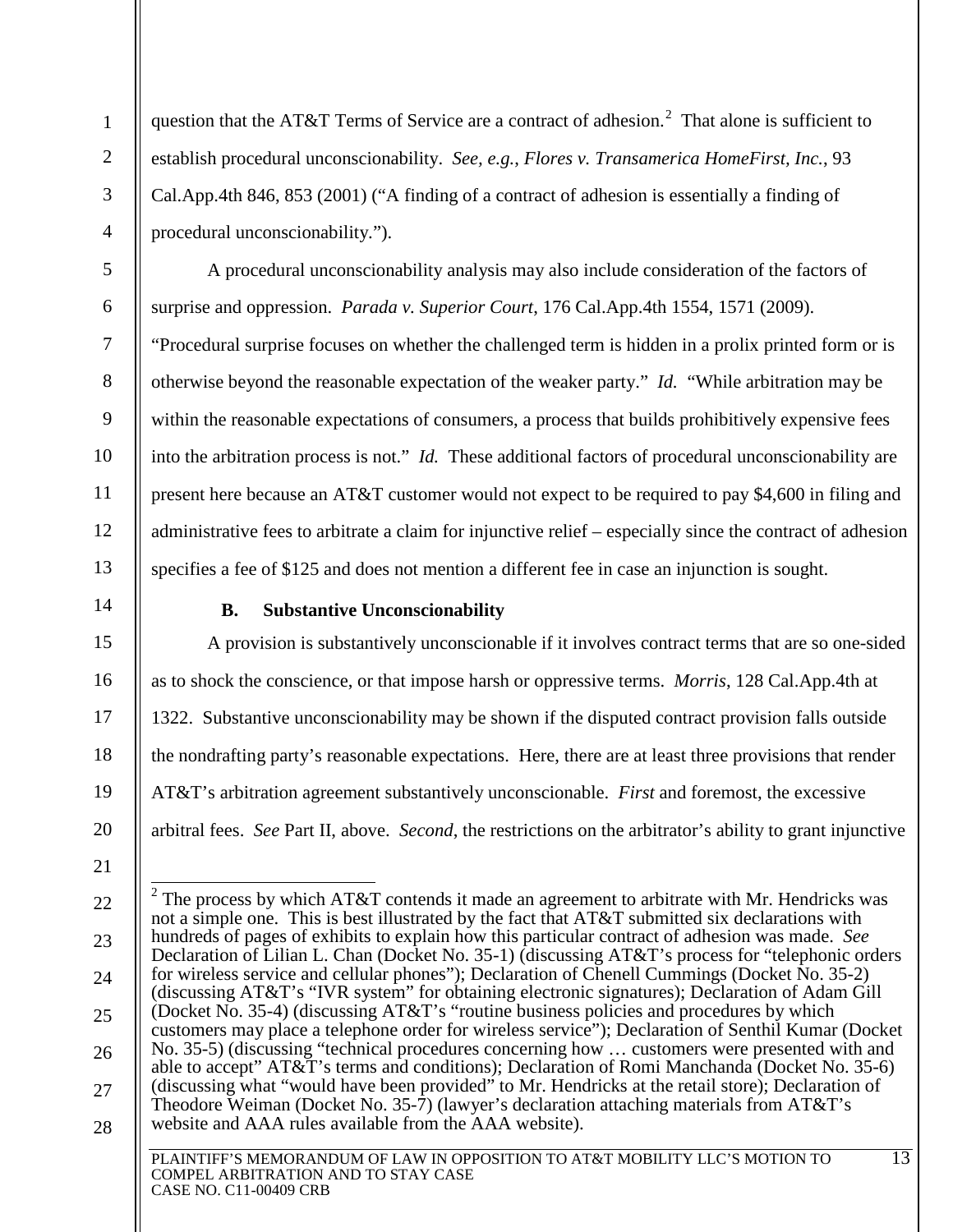relief. *See* Part V, below. And *third*, the prohibition on class arbitration in combination with arbitral costs that would preclude Mr. Hendricks from seeking to assert his claims.

<span id="page-19-0"></span>

1

2

3

4

5

6

7

8

9

# **C. The Unenforceable Arbitration Provisions Are Not Severable**

Civil Code § 1670.5(a) requires consideration of whether the unconscionable provisions are severable, or if the court "may so limit the application of any unconscionable clause as to avoid any unconscionable result." The unenforceable provisions here are not severable from the remainder of the arbitration clause because the terms of the agreement specifically preclude severance. AT&T Terms of Service at 18 (Manchada Decl. Exh. 1, Docket No. 35-6) ("If this specific provision is found to be unenforceable, then the entirety of this arbitration provision shall be null and void.").

10 11

12

13

14

15

16

17

#### <span id="page-19-2"></span><span id="page-19-1"></span>**IV. AT&T IS BARRED FROM ENFORCING THE ARBITRATION AGREEMENT BASED ON THE DOCTRINE OF UNCLEAN HANDS**

# **A. Applicable Legal Standard**

The unclean hands doctrine "requires that those seeking its protection shall have acted fairly and without fraud or deceit as to the controversy in issue." *Ellenburg v. Brockway, Inc.*, 763 F.2d 1091, 1097 (9th Cir. 1985). "In California, the doctrine of unclean hands may apply to legal as well as equitable claims and to both tort and contract remedies." *Jacobs v. Universal Development Corp.*, 53 Cal.App.4th 692, 699 (1997). "[T]he doctrine of unclean hands is not one but a number of disparate doctrines, dependent for their substance upon the context of application. It is largely shaped by the human practices and public policies involved in the situation." *Blain v. Doctor's Company*, 222 Cal.App.3d 1048, 1059 (1990). To prevail on an unclean hands defense, a litigant must demonstrate that "(1) the [other party's] conduct is inequitable and (2) the conduct relates to the subject matter of its claims." *Shloss v. Sweeney*, 515 F.Supp.2d 1068, 1082 (N.D. Cal. 2007).

"Bad intent is the essence of the defense of unclean hands." *Wells Fargo & Co. v.* 

*Stagecoach Properties, Inc.*, 685 F.2d 302, 308 (9th Cir. 1982). "[T]he conduct at issue need not be

criminal or even warrant legal proceedings but need only violate equitable standards that relate to the

subject matter of the complaint to invoke the unclean hands doctrine." *American Modern Home Ins.* 

*Co. v. Gallagher*, 2008 WL 357120, at \*4 (S.D. Cal. Feb. 7, 2008). "[A] determination whether the

doctrine of unclean hands applies to a particular claim is a question of fact." *Id.* at \*5; *see also id.*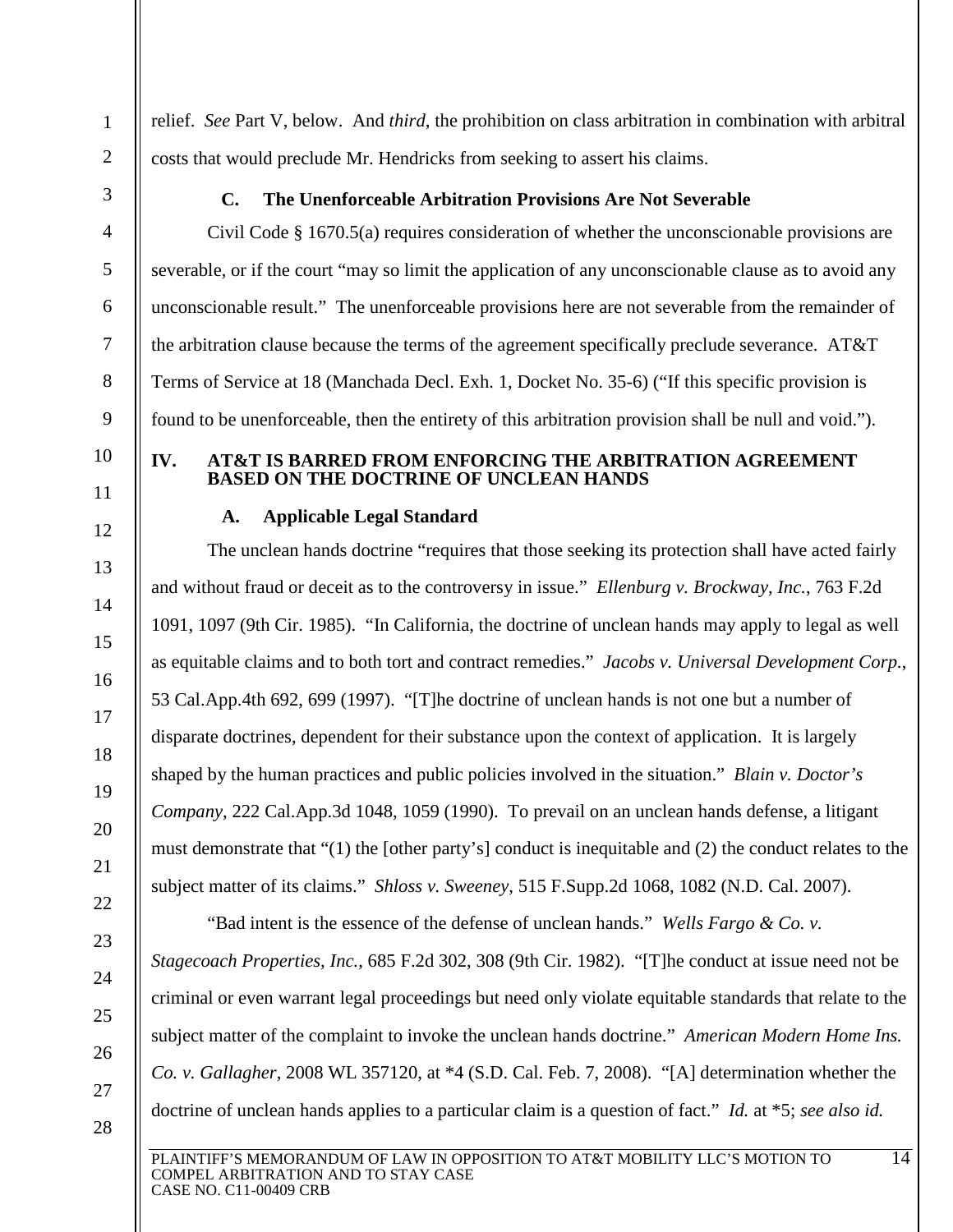(holding unclean hands defense inappropriate for determination on summary judgment); *Unilogic, Inc. v. Burroughs Corp.*, 10 Cal.App.4th 612, 623 (1993) (affirming trial court's decision to submit unclean hands defense to the jury).

### **B. AT&T Has Committed Repeated Deceptive And Inequitable Conduct Impairing Customers' Arbitration Rights**

<span id="page-20-0"></span>AT&T has committed at least four types of deceptive and inequitable conduct specifically related to customers' arbitration rights that support an unclean hands defense. *First*, AT&T represents that customers can initiate an arbitration with a \$125 filing fee, and does not disclose that AAA would in fact require the consumer to pay at least \$4,600 in filing and administrative fees, plus half of the arbitrator compensation, in any case seeking injunctive or "non-monetary" relief. This misrepresentation appears in the agreement itself. *See* AT&T Terms of Service at 16-17 (Manchada Decl. Exh. 1, Docket No. 35-6). And though the agreement specifically discusses injunctive relief, *see id.* at 18, it does not disclose that customers would be required to pay \$4,600 in AAA fees to seek such relief.

*Second*, although the agreement represents that "AT&T will pay all filing, administration, and arbitrator fees for any arbitration," *id.* at 17, in practice AT&T refuses to pay or reimburse such fees. *See* Bursor Decl. ¶¶ 30, 32 and 38-41.

*Third*, AT&T's refusal to pay or reimburse fees creates a Catch-22 that deprives customers of their arbitration rights. AAA will not appoint an arbitrator until its fees are paid, and will suspend any arbitration for nonpayment of fees. *See* AAA Commercial Arbitration Rule R-54, Weiman Decl. Exh. 2, at 18 (Docket No. 35-7). When AT&T refuses to pay AAA fees, as it often does, customers have a contractual right to have an arbitrator determine whether that refusal constitutes a breach of the agreement, and to seek an order from the arbitrator requiring AT&T to honor its contractual obligation to pay the fees. *See* AT&T Terms of Service at 14 ("AT&T and you agree to arbitrate all disputes and claims between us.") (Manchada Decl. Exh. 1, Docket No. 35-6); *id.* at 16 ("If you are unable to pay this fee, AT&T will pay it directly upon receiving a written request at the notice address."). But if the fees are not paid, AAA will not appoint an arbitrator. This makes it impossible for the customer to enforce their arbitration rights, because they cannot get access to a decisionmaker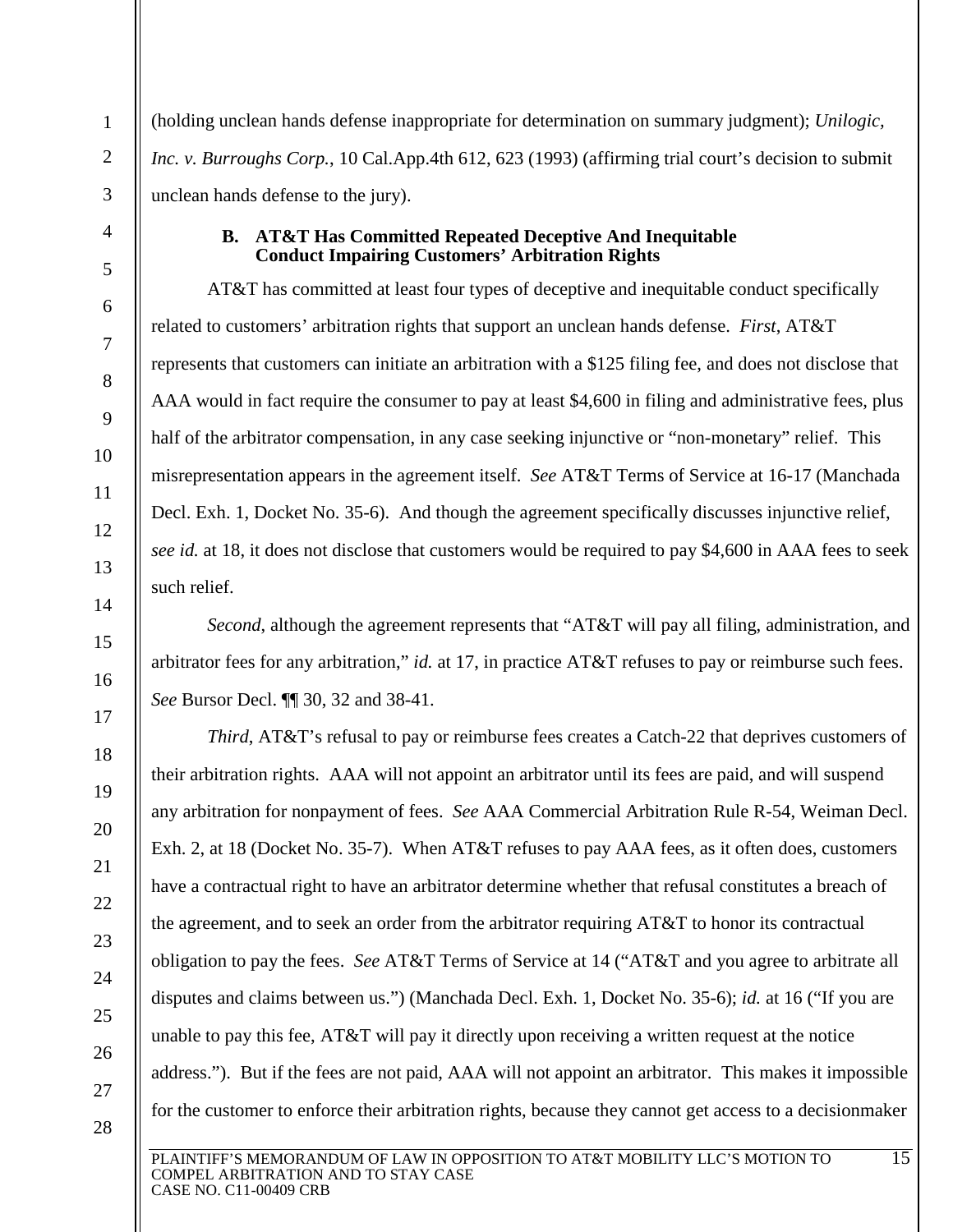with authority to order AT&T to pay the fees. Thus, in practice, the arbitration clause gives AT&T an option – not an obligation – to arbitrate. An option  $AT&T$  can avoid simply by withholding payment of fees. This exact scenario is playing out right now in two pending cases, *Astrid Mendoza v. AT&T, Inc. and AT&T Mobility LLC*, AAA Case No. [*not yet assigned*], and *Deborah L. Schroeder v. AT&T, Inc. and AT&T Mobility LLC*, AAA Case No. [*not yet assigned*]. Both Mendoza and Schroeder filed arbitrations with AAA together with notices that they were unable to pay the \$3,350 filing fee, and requested that AT&T pay that fee in accordance with the terms of the parties' agreement. *See* Bursor Decl. ¶ 35. When AT&T refused, Mendoza and Schroeder requested that AAA appoint an arbitrator to make a determination as to AT&T's contractual obligation to pay the fee. *Id.* ¶¶ 36-37. AAA refused to take a position on which party would be required to pay the fees, and refused to appoint an arbitrator until the fees were paid. *Id.* ¶ 37.

12 13 14 15 16 17 18 19 20 21 22 23 *Fourth*, AT&T also impairs customers' arbitration rights by pressuring and intimidating AAA administrators to violate AAA rules and to delay or impede AAA's administration of customers' arbitration demands. AT&T's inequitable conduct in this regard has been known since at least as early as 2005. *See, e.g.*, *In re Universal Service Fund Tel. Billing Practices Litig.*, 370 F.Supp.2d 1135, 1141 (D. Kan. 2005) ("counsel for AT&T used AT&T's economic power to successfully persuade the AAA to prematurely bend its own rules"); *see also Trujillo v. Apple Computer, Inc.*, 578 F.Supp.2d 979, 989 (N.D. Ill. 2008) (detailing AT&T Associate General Counsel Neal S. Berinhout's submission of false declarations, misrepresentations and numerous instances of perjury in connection with AT&T's motion to compel arbitration against a customer, which the court described as "vexatious[]" and "bad faith" conduct). This type of conduct is ongoing, as within the past month Mr. Berinhout has written four letters to AAA administrative personnel urging AAA to refuse administration of customers' demands for arbitration. *See* Bursor Decl. Exhs. 1, 5, 8 and 9.

24 25

26

27

28

1

2

3

4

5

6

7

8

9

10

11

#### <span id="page-21-0"></span>**V. MR. HENDRICKS' CLAIMS FOR INJUNCTIVE RELIEF UNDER THE CLRA AND UCL ARE INARBITRABLE**

PLAINTIFF'S MEMORANDUM OF LAW IN OPPOSITION TO AT&T MOBILITY LLC'S MOTION TO Mr. Hendricks seeks injunctive relief under the CLRA and UCL. *See* 1st Am. Compl. ¶ 70; Fisher Decl. Exh. 1. Those claims are inarbitrable. *See Broughton v. Cigna Healthplans of California,* 21 Cal.4th 1066, 1079-80 (1999) (holding claims for injunctive relief brought under the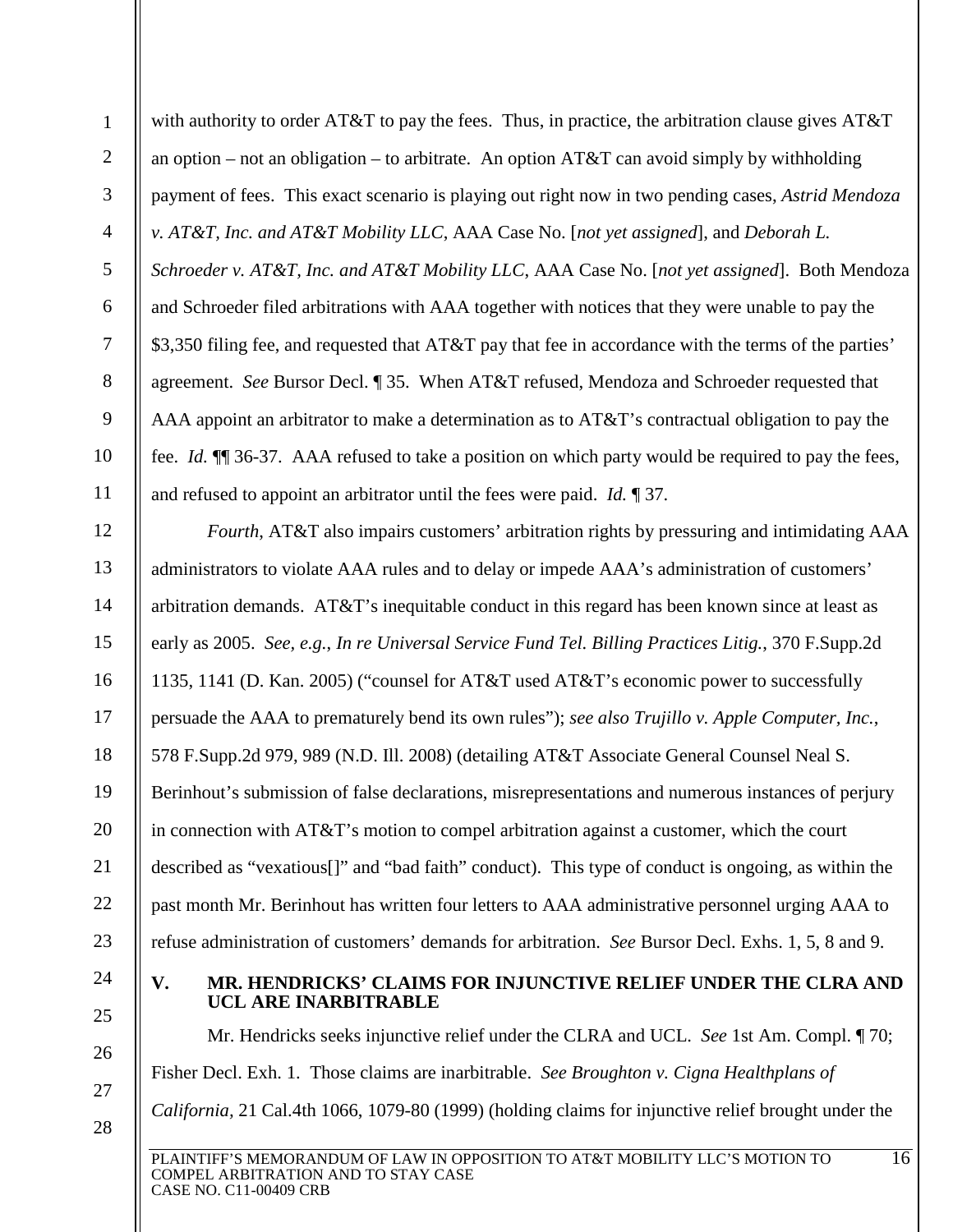| 1              | CLRA are not subject to arbitration), and Cruz v. PacifiCare Health Sys., Inc., 30 Cal.4th 303, 316                                                                                                                                                                                       |
|----------------|-------------------------------------------------------------------------------------------------------------------------------------------------------------------------------------------------------------------------------------------------------------------------------------------|
| $\overline{2}$ | (2003) (holding claims for injunctive relief brought under the UCL are not subject to arbitration).                                                                                                                                                                                       |
| 3              | As the California Supreme Court explained, "the evident purpose of the injunctive relief                                                                                                                                                                                                  |
| $\overline{4}$ | provision of the CLRA is  to [protect] the general public in danger of being victimized by the same                                                                                                                                                                                       |
| 5              | deceptive practices as the plaintiff suffered." <i>Broughton</i> , 21 Cal.4th at 1080. Mandatory arbitration                                                                                                                                                                              |
| 6              | of injunctive relief claims would frustrate that purpose.                                                                                                                                                                                                                                 |
| 7<br>8         | If an arbitrator issued an injunction under the CLRA prohibiting a<br>certain deceptive practice, and if that injunction were imperfectly<br>enforced, another consumer plaintiff also seeking to enjoin the practice                                                                     |
| 9              | would have to relitigate it.                                                                                                                                                                                                                                                              |
| 10             | <i>Id.</i> at 1081.                                                                                                                                                                                                                                                                       |
| 11             | AT&T's arbitration agreement was specifically designed to ensure this problem would arise.                                                                                                                                                                                                |
| 12             | Thus it includes an explicit restriction on the ability of an arbitrator to grant injunctive relief:                                                                                                                                                                                      |
| 13             | The arbitrator may award declaratory or injunctive relief only in favor<br>of the individual party seeking relief and only to the extent necessary<br>to provide relief warranted by that party's individual claim.                                                                       |
| 14             | AT&T Terms of Service at 19 (Manchada Decl. Exh. 1, Docket No. 35-6). Thus, if Mr. Hendricks                                                                                                                                                                                              |
| 15             | proves that AT&T is systematically overbilling millions of California customers for data use, AT&T                                                                                                                                                                                        |
| 16<br>17       | would argue the arbitrator is powerless to enjoin such unlawful billing with respect to anyone other                                                                                                                                                                                      |
| 18             | than Mr. Hendricks alone. Indeed, AT&T's Associate General Counsel has described the limitation                                                                                                                                                                                           |
| 19             | on the arbitrator's power exactly this way:                                                                                                                                                                                                                                               |
| 20<br>21       | The clause limits the injunctive relief that may be pursued in<br>arbitration. For example, if an individual customer alleged that AT&T<br>had raised the rates charged for his service without providing him the<br>notice required by our Wireless Customer Agreement, he could seek an |
| 22<br>23       | injunction requiring that the company cease charging <i>him</i> the higher<br>rates without providing the required notice. But he could not seek an<br>injunction mandating that the company roll back its rates with respect<br>to its entire hundred million customer base.             |
| 24             | July 28, 2011 Letter from AT&T's Associate General Counsel, Neal S. Berinhout to AAA at 4,                                                                                                                                                                                                |
| 25             | Bursor Decl. Exh. 5.                                                                                                                                                                                                                                                                      |
| 26             |                                                                                                                                                                                                                                                                                           |
| 27             |                                                                                                                                                                                                                                                                                           |
| 28             |                                                                                                                                                                                                                                                                                           |
|                | 17<br>PLAINTIFF'S MEMORANDUM OF LAW IN OPPOSITION TO AT&T MOBILITY LLC'S MOTION TO<br>COMPEL ARBITRATION AND TO STAY CASE<br>CASE NO. C11-00409 CRB                                                                                                                                       |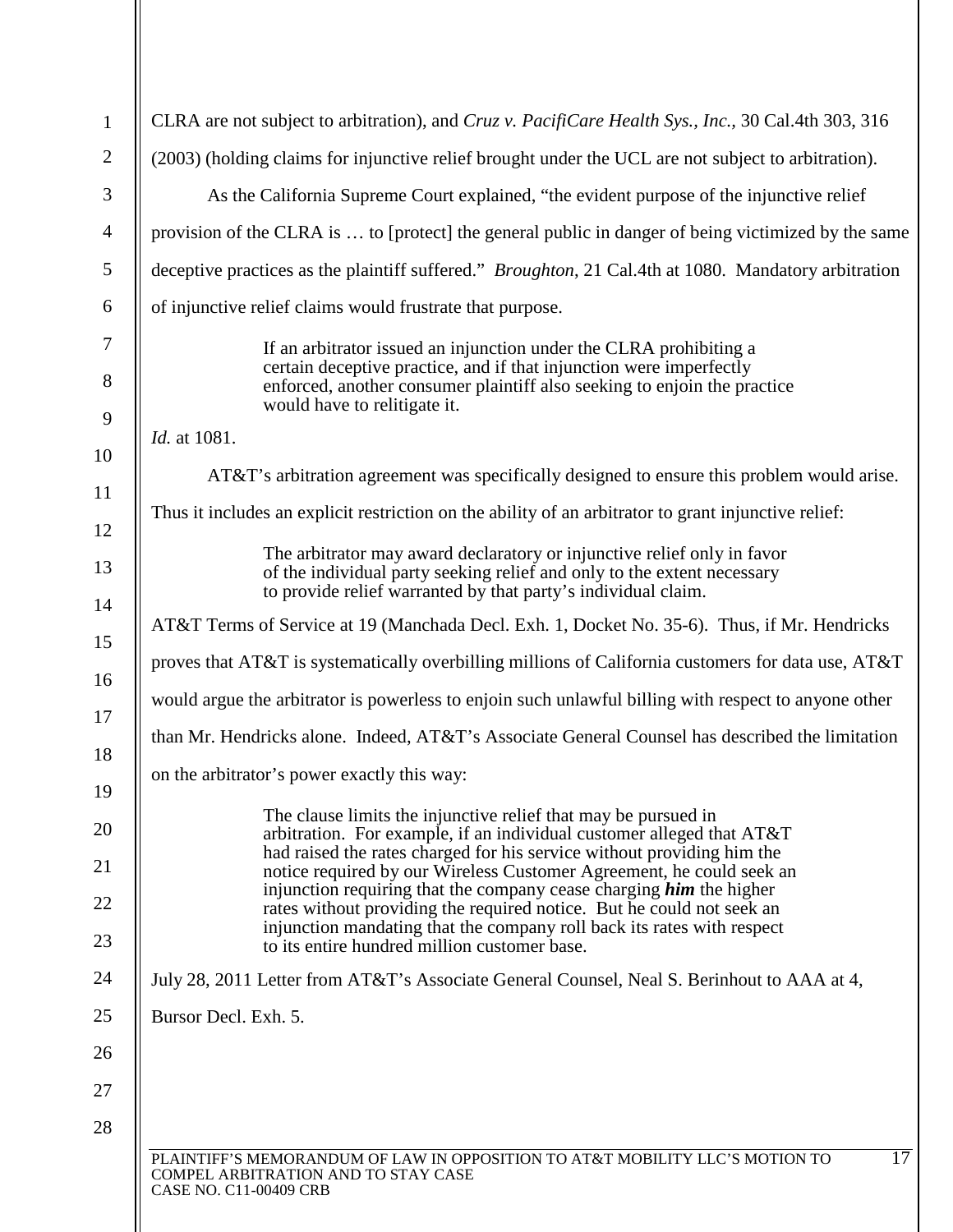<span id="page-23-1"></span><span id="page-23-0"></span>

| $\mathbf{1}$   | Under Broughton and Cruz, Mr. Hendricks' claims for injunctive relief are inarbitrable. <sup>3</sup>                                                       |                                                                                          |                                                                                                                                                                                                          |  |  |
|----------------|------------------------------------------------------------------------------------------------------------------------------------------------------------|------------------------------------------------------------------------------------------|----------------------------------------------------------------------------------------------------------------------------------------------------------------------------------------------------------|--|--|
| $\overline{2}$ | Even if they were arbitrable, the provision purporting to limit the arbitrator's ability to grant                                                          |                                                                                          |                                                                                                                                                                                                          |  |  |
| 3              | injunctive relief would invalidate the agreement as an unlawful waiver. See Civil Code §1751 ("Any                                                         |                                                                                          |                                                                                                                                                                                                          |  |  |
| 4              |                                                                                                                                                            |                                                                                          | waiver by a consumer of the provisions of this title is contrary to public policy and shall be                                                                                                           |  |  |
| 5              |                                                                                                                                                            | unenforceable and void.").                                                               |                                                                                                                                                                                                          |  |  |
| 6              | VI.<br><b>CONCLUSION</b>                                                                                                                                   |                                                                                          |                                                                                                                                                                                                          |  |  |
| 7              |                                                                                                                                                            | For the foregoing reasons, AT&T's motion to compel arbitration should be denied based on |                                                                                                                                                                                                          |  |  |
| 8              |                                                                                                                                                            |                                                                                          | the current evidentiary record. In the alternative, if the court believes the current evidentiary record                                                                                                 |  |  |
| 9              |                                                                                                                                                            |                                                                                          | is insufficient, plaintiff respectfully requests a reasonable opportunity for discovery and an                                                                                                           |  |  |
| 10             |                                                                                                                                                            | evidentiary hearing to provide further evidence in opposition to this motion.            |                                                                                                                                                                                                          |  |  |
| 11             |                                                                                                                                                            |                                                                                          | Respectfully submitted,                                                                                                                                                                                  |  |  |
| 12             |                                                                                                                                                            | Dated: August 8, 2011                                                                    | BURSOR & FISHER, P.A.                                                                                                                                                                                    |  |  |
| 13             |                                                                                                                                                            |                                                                                          | Scott A. Bursor (State Bar No. 276006)                                                                                                                                                                   |  |  |
| 14             |                                                                                                                                                            |                                                                                          | 369 Lexington Avenue, 10th Floor<br>New York, NY 10017                                                                                                                                                   |  |  |
| 15             |                                                                                                                                                            |                                                                                          | Telephone: (212) 989-9113<br>Facsimile: (212) 989-9163                                                                                                                                                   |  |  |
| 16             |                                                                                                                                                            |                                                                                          | E-Mail: scott@bursor.com                                                                                                                                                                                 |  |  |
| 17             |                                                                                                                                                            |                                                                                          |                                                                                                                                                                                                          |  |  |
| 18             |                                                                                                                                                            |                                                                                          | By                                                                                                                                                                                                       |  |  |
| 19             |                                                                                                                                                            |                                                                                          | Scott A. Bursor                                                                                                                                                                                          |  |  |
| 20             |                                                                                                                                                            |                                                                                          | L. Timothy Fisher (State Bar No. 191626)<br>Sarah N. Westcot (State Bar No. 264916)                                                                                                                      |  |  |
| 21             |                                                                                                                                                            |                                                                                          | 2121 North California Blvd., Suite 1010<br>Walnut Creek, CA 94596                                                                                                                                        |  |  |
| 22             |                                                                                                                                                            |                                                                                          | Telephone: (925) 482-1515<br>Facsimile: (925) 407-2700                                                                                                                                                   |  |  |
| 23             |                                                                                                                                                            |                                                                                          | E-Mail: ltfisher@bursor.com<br>swestcot@bursor.com                                                                                                                                                       |  |  |
| 24             |                                                                                                                                                            |                                                                                          |                                                                                                                                                                                                          |  |  |
| 25             |                                                                                                                                                            |                                                                                          |                                                                                                                                                                                                          |  |  |
| 26             |                                                                                                                                                            |                                                                                          |                                                                                                                                                                                                          |  |  |
| 27             |                                                                                                                                                            |                                                                                          | $3$ The California Court of Appeal recently confirmed the continuing viability of <i>Broughton</i> and Cruz<br>post-Concepcion. See Brown v. Ralphs Grocery Co., 2011 WL 2685959 (Cal. Ct. App. July 12, |  |  |
| 28             |                                                                                                                                                            | and not with class and representative action waivers").                                  | 2011) (distinguishing <i>Concepcion</i> on the ground that " <i>Broughton</i> and <i>Cruz</i> dealt with arbitrability                                                                                   |  |  |
|                | 18<br>PLAINTIFF'S MEMORANDUM OF LAW IN OPPOSITION TO AT&T MOBILITY LLC'S MOTION TO<br>COMPEL ARBITRATION AND TO STAY CASE<br><b>CASE NO. C11-00409 CRB</b> |                                                                                          |                                                                                                                                                                                                          |  |  |